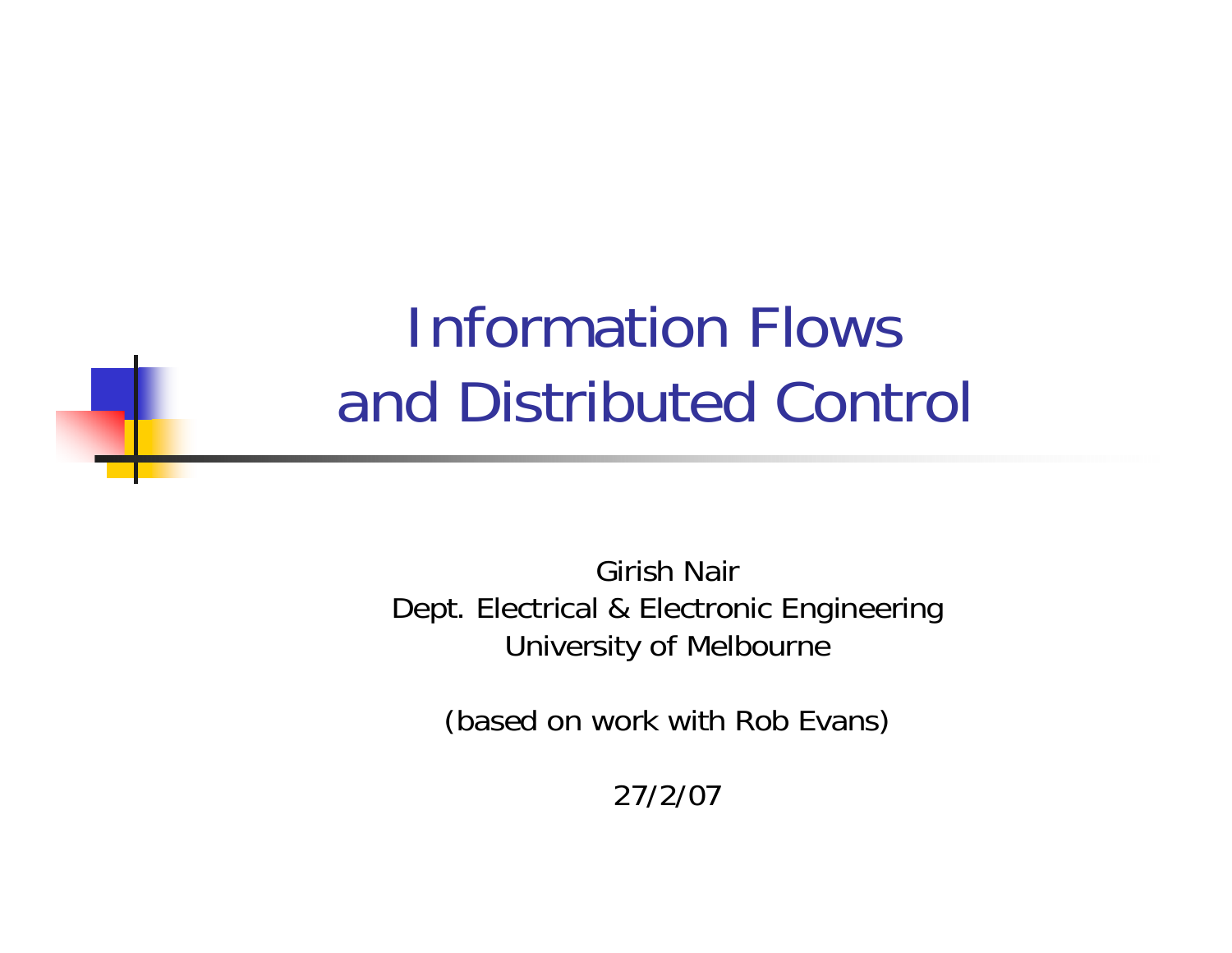# **Outline**

**Service Service** 

- Centralised Bit Rate-Limited Control
	- Universal Performance Bounds
- Cooperative Networked Control
	- -Irreducible Graph Cycles
	- -Rate Regions for Stabilisability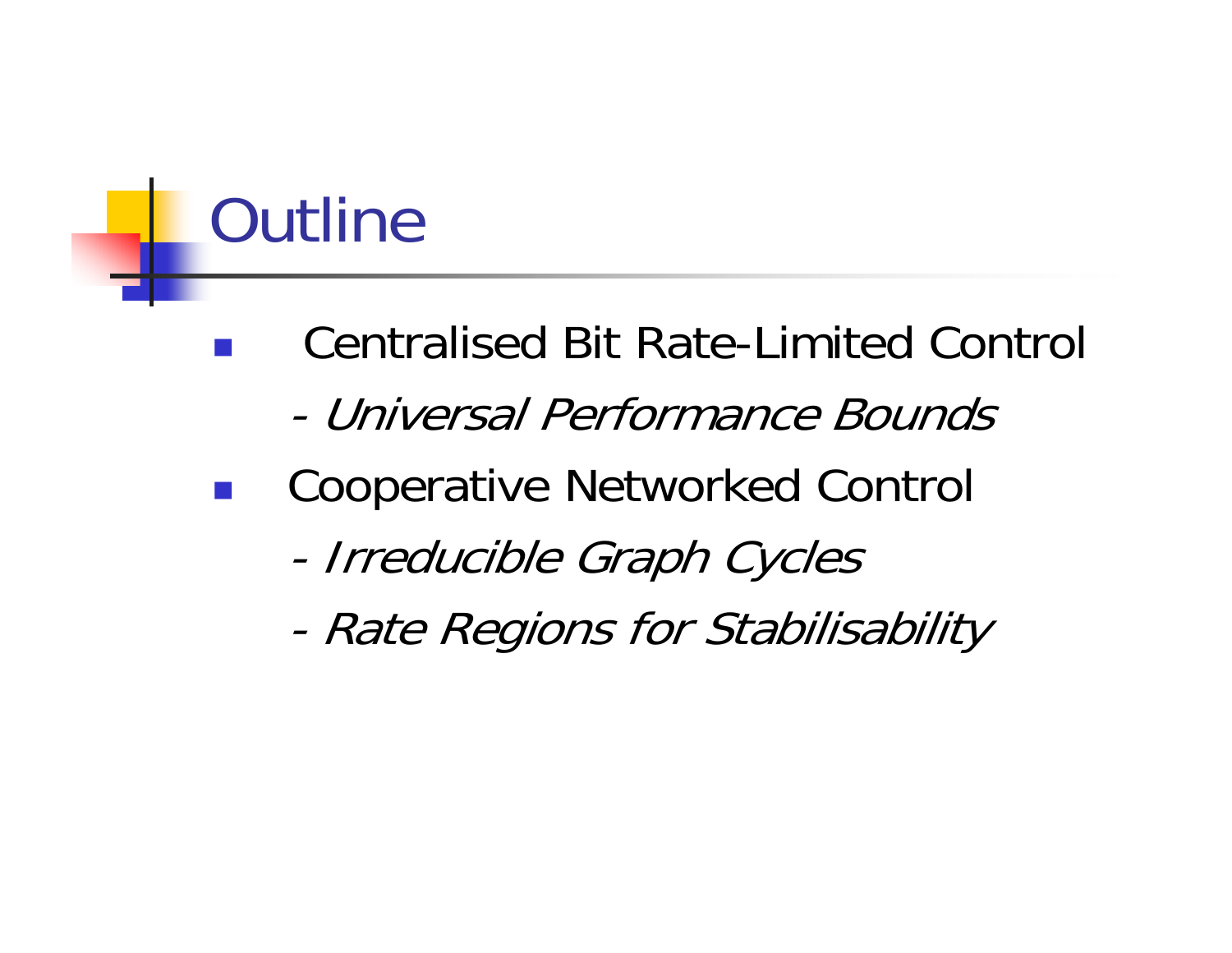## Networked Control Systems

E.g. Micro-electromechanical systems, mobile power control, irrigation, decentralised target tracking, manufacturing…

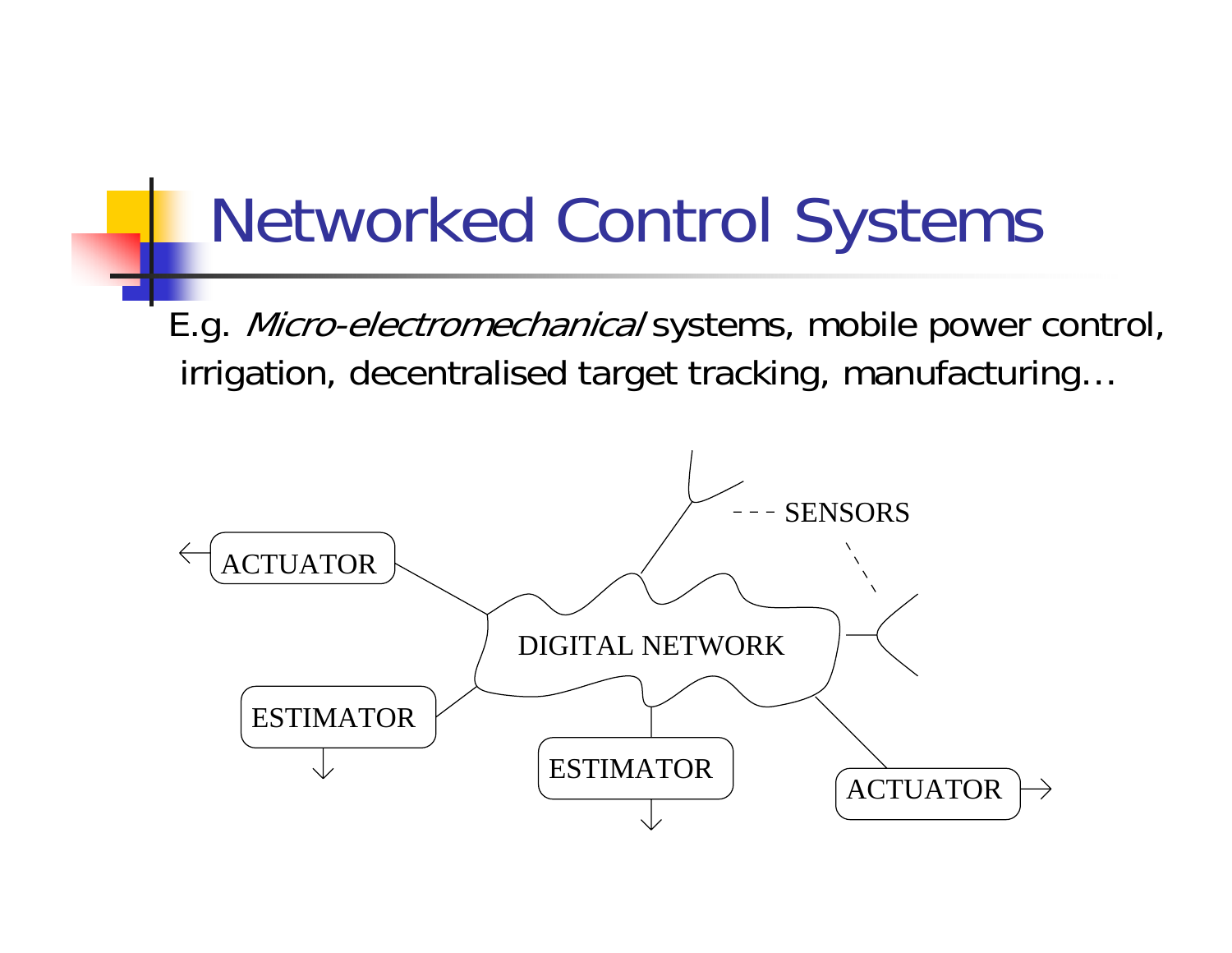#### Communications Issues

- **Low data rates**  $\rightarrow$  **Poor resolution**
- ■ Long delays → Data less relevant
- Transmission errors → Data incorrect
- **Shared Communication Medium Access**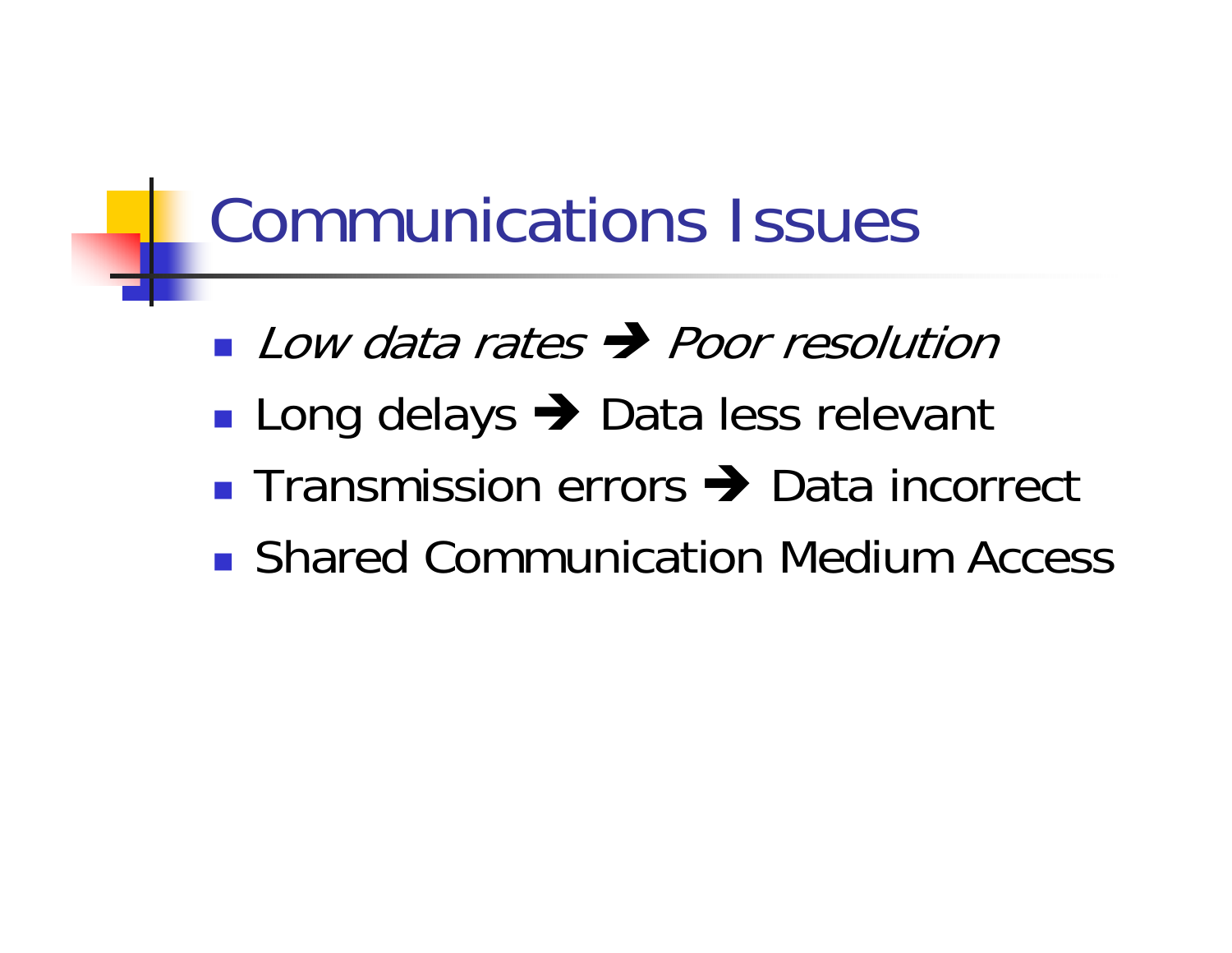

Errorless digital channel, *R* bits/sample, channel delay *d*

*What is the smallest data rate for stabilisability?*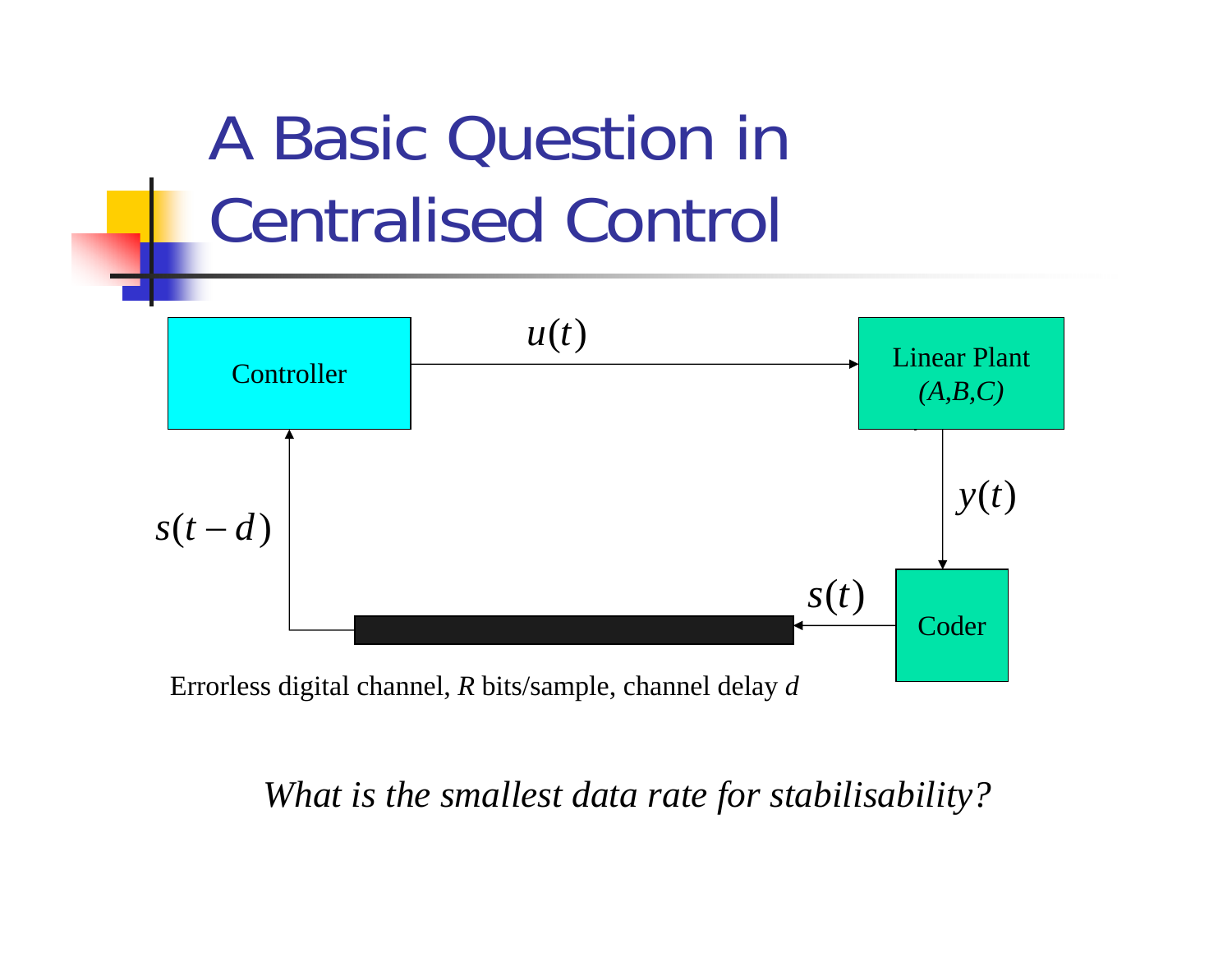## Initial Work

- L. Early approach: analog-digital conversion errors in control  $=$ white noise.
- $\mathcal{L}_{\mathcal{A}}$ Delchamps IEEE TAC '90: A/D errors yield additional information. LTI system stabilisable  $\rightarrow$  0 with memoryless A/D, iff  $|a|$ <2.
- $\overline{\mathbb{R}^n}$ *Wong & Brockett IEEE TAC '00*: scalar system stabilisable by memoryless quantisation & control iff

Feedback data rate  $R$  >  $\log \lvert a \rvert$ 

 $\rightarrow$  Need for rigorous, coding-based approach at low data rates, rather than AWGN approximation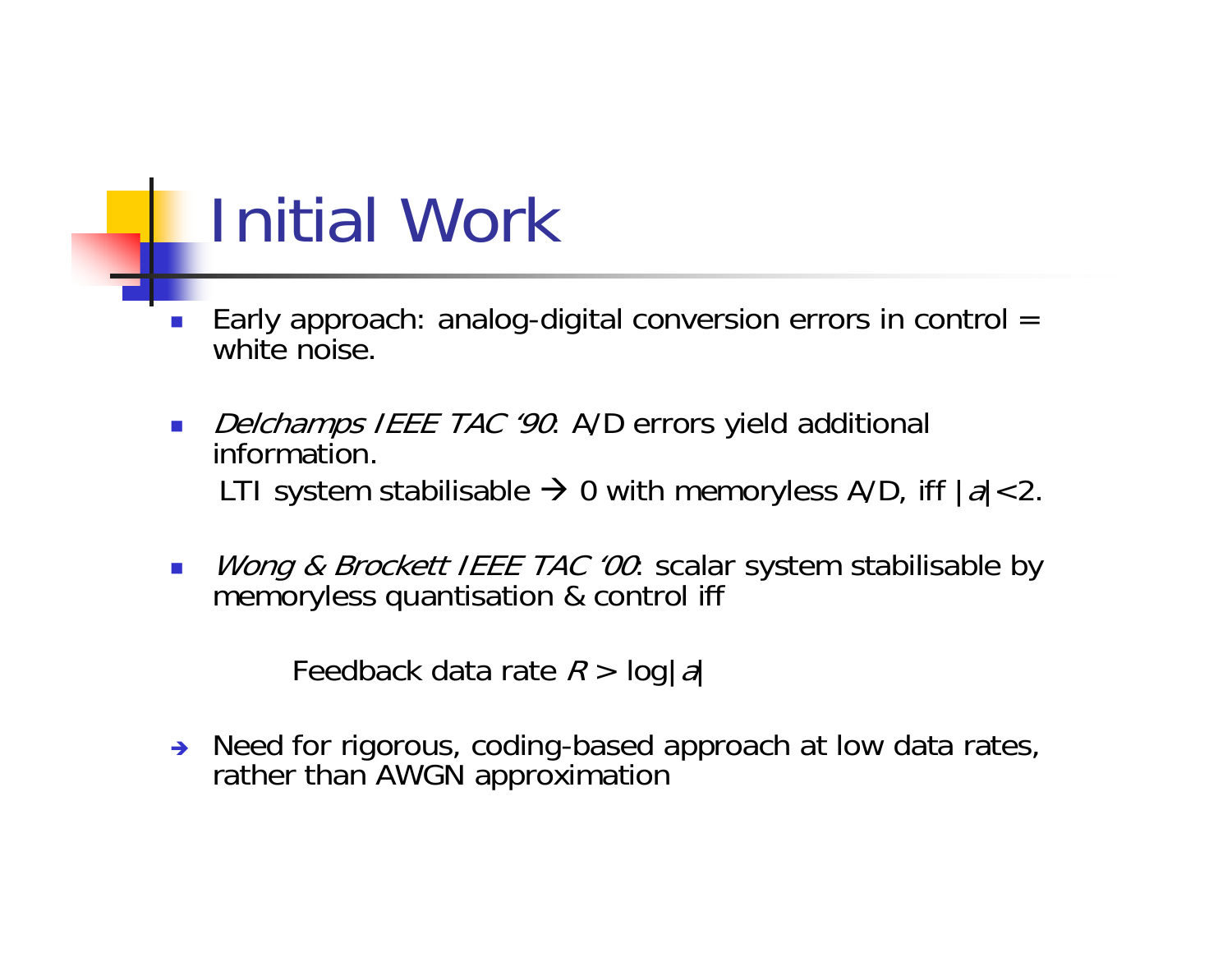# Source Coding Analogy

Shannon: An iid discrete source Y can be 'reliably' communicated (arbitrarily small error<br>probability) over a noiseless digital channel *iff* 

$$
R > h\{X\} := -E\{\log_2 p(X)\}.
$$

R bits/s  $\overline{R}$  Coder  $\overline{X}$  -  $\overline{P}$ 

- •Guideline for allocating data rate.
- •Quantifies source information generation rate.



In feedback control,  $\dot{\ }$  reliability' = plant stability.

 $\hat{X}$ Decoder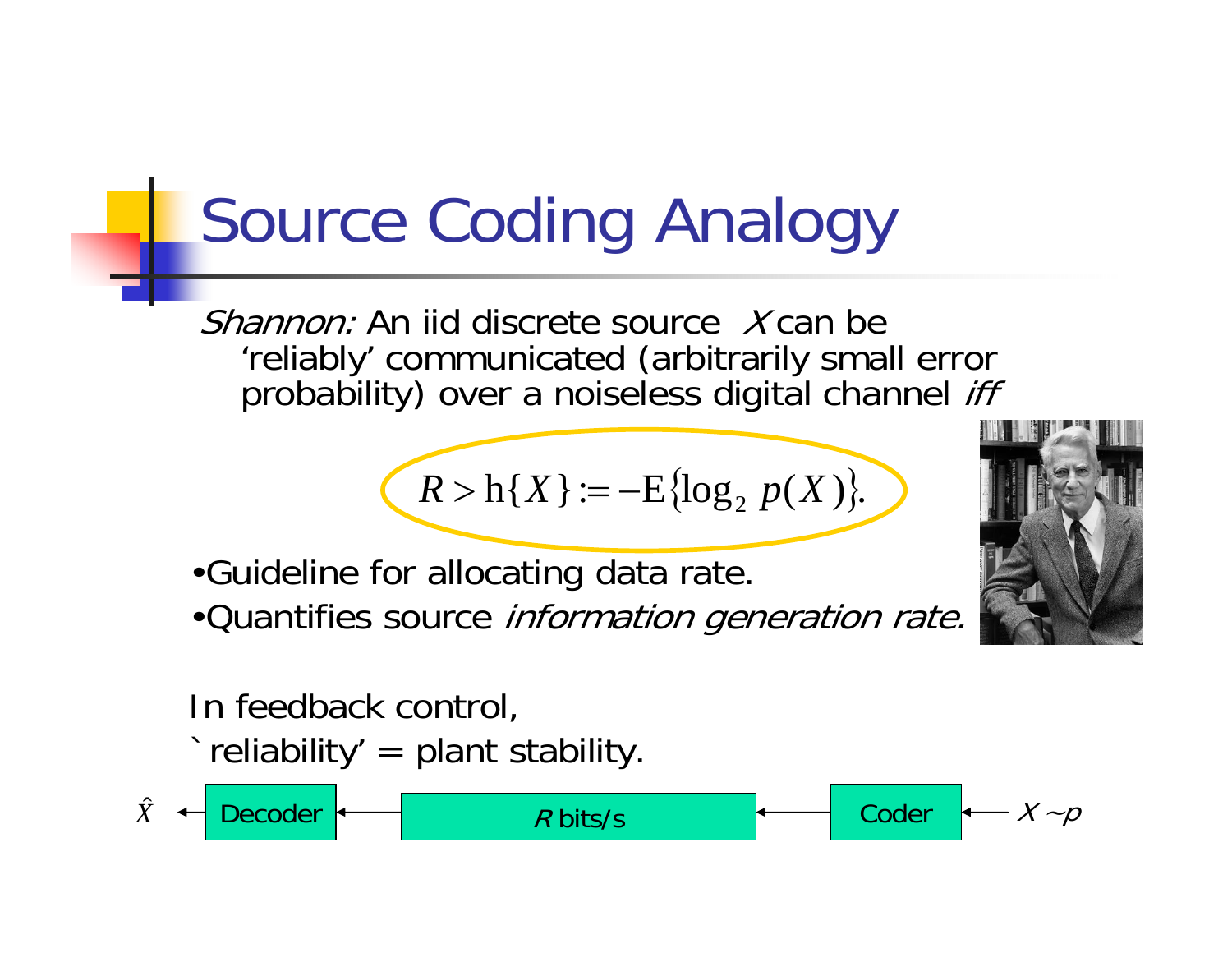Performance Bounds for Centralised LTI Plants

**Dynamics**:  $x(t+1) = Ax(t) + Bu(t) + v(t) \in \mathbb{R}^n$ ,

where  $x(t)$  = state at time t,  $u(t)$  = control input  $\in \mathbb{R}^m$  $v(t)$  = additive dynamical noise,

 $A \in \mathbf{R}^{\mathit{n}\times\mathit{n}}$  ,  $\quad B \in \mathbf{R}^{\mathit{n}\times\mathit{m}}$ dynamical & input matrices  $A \in \mathbf{R}^{n \times n}$ ,  $B \in \mathbf{R}^{n \times m}$ .

**Output**:  $y(t) = Cx(t) + w(t) \in \mathbb{R}^p$ ,

where  $w(t) =$  additive output noise at time t,

 $C \in \mathbf{R}^{p \times n}$ output matrix  $C \in \mathbf{R}^{p \times q}$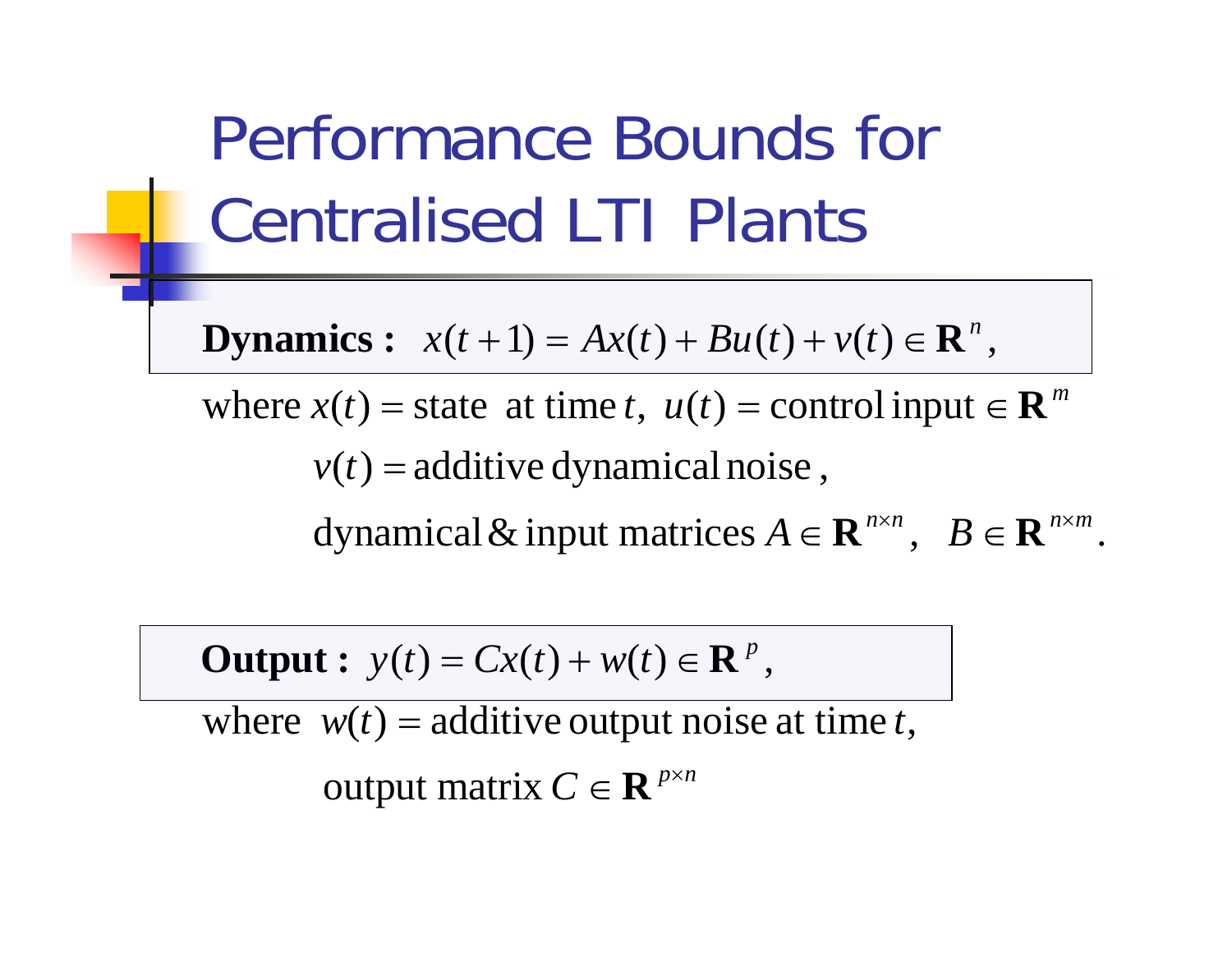#### **Assumptions**

 $x(0) \in \mathbf{X}$ ,  $v(t) \in \mathbf{V}$ ,  $w(t) \in \mathbf{W}$  such that

 $eigenspace$  of  $A$  has  $f$  -dimensional volume  $> 0$ .  $\mathbf{A1}$ : The projection of  $\mathbf V$  onto unstable,  $f$  -dimensional

into the unstable subspace I.e. the dynamical noise injects a finite a mount of uncertainty

 $\mathbf{A2:} \mathbf{X}, \mathbf{V}, \mathbf{W}$  bounded.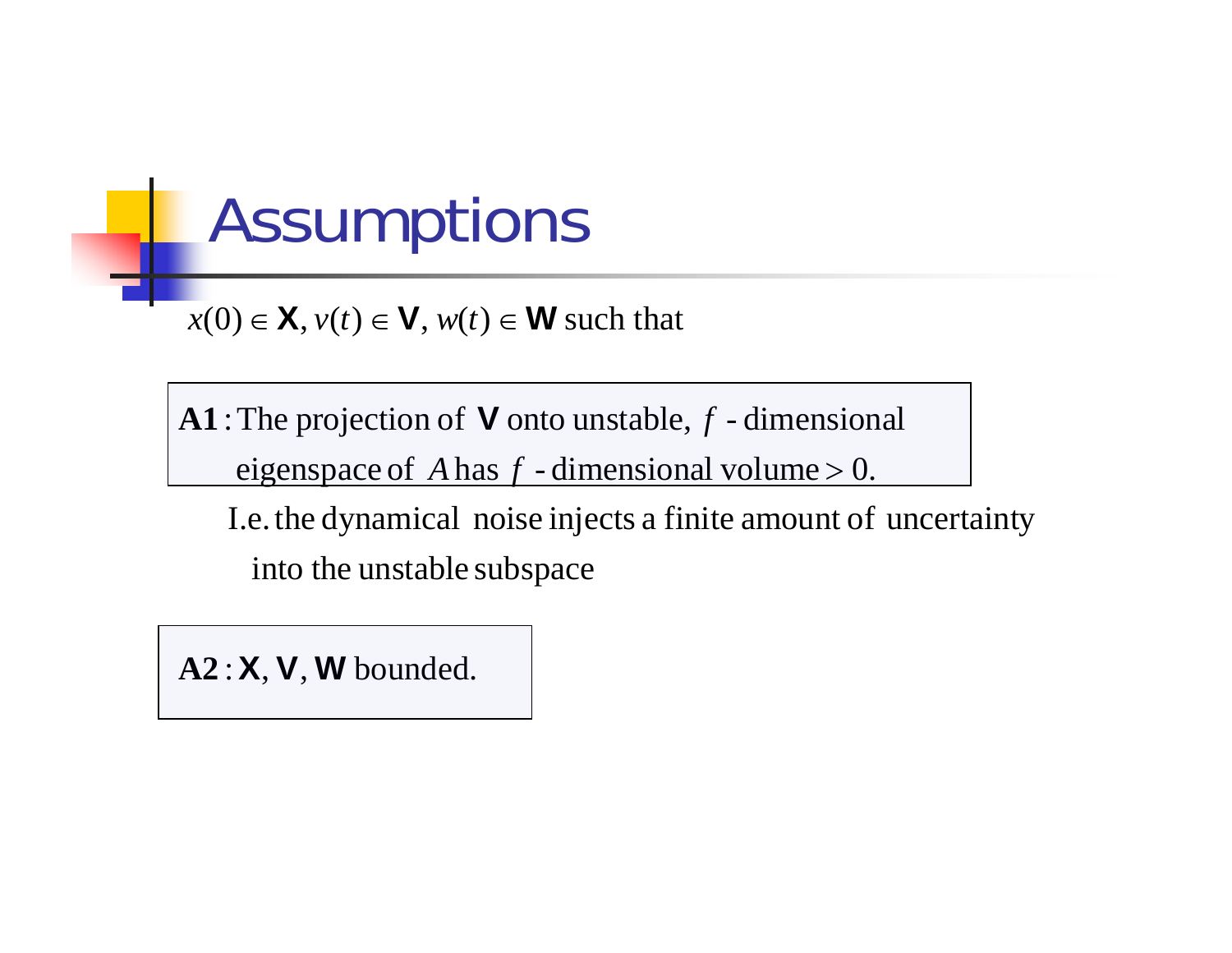## Coding and Control Laws

 $s_k \in$  finite alphabet  $S$  for transmission. Continuous - valued plant outputs must be converted into symbols

past  $&$  present outputs and past symbols: Most generally, each symbol may be a causal, time - varying function of all

 $s(t) = \gamma(t, y(t), \dots, y(0), s(t-1), \dots, s(0)) \in S.$ 

Controller receives each symbol without error, after

constant propagation delay  $d$  :

$$
u(t) = \delta(t, s(t-d), \ldots, s(0)) \in \mathbf{R}^m
$$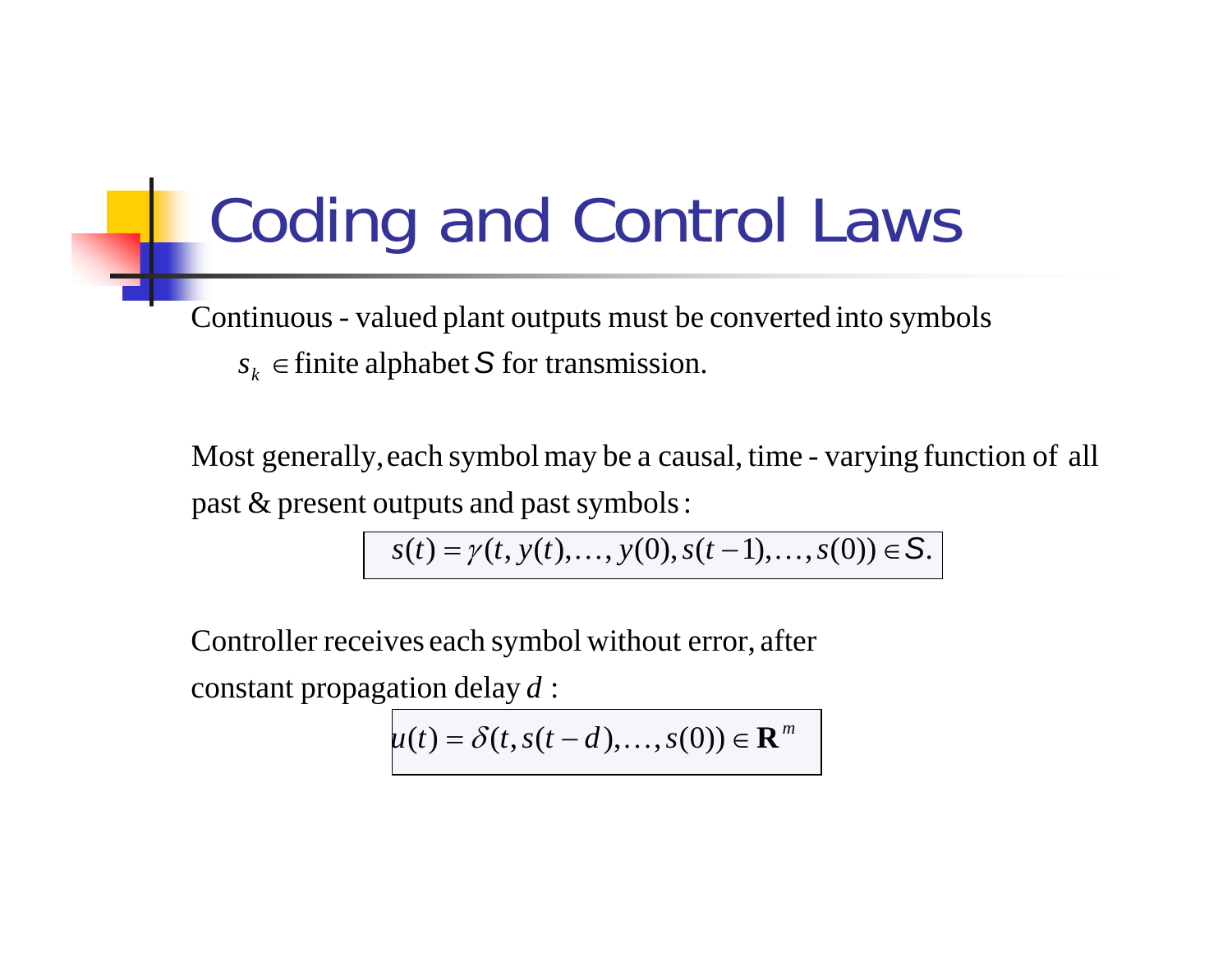Coder-Controller and Data Rate

 $\textbf{Coder - controller} \coloneqq \bigl( \mathsf{S}, \gamma, \delta \bigr)$ 

**Data Rate**  $R := \log_2 |S|$  (bits/sample)

**Cost** 
$$
J := \overline{\lim_{t \to \infty}} \sup_{x(0), \{v(k)\}, \{w(k)\}} ||x(t)||
$$

attainable over all coder - controllers with rate *R* ? What can we say about the optimal control performance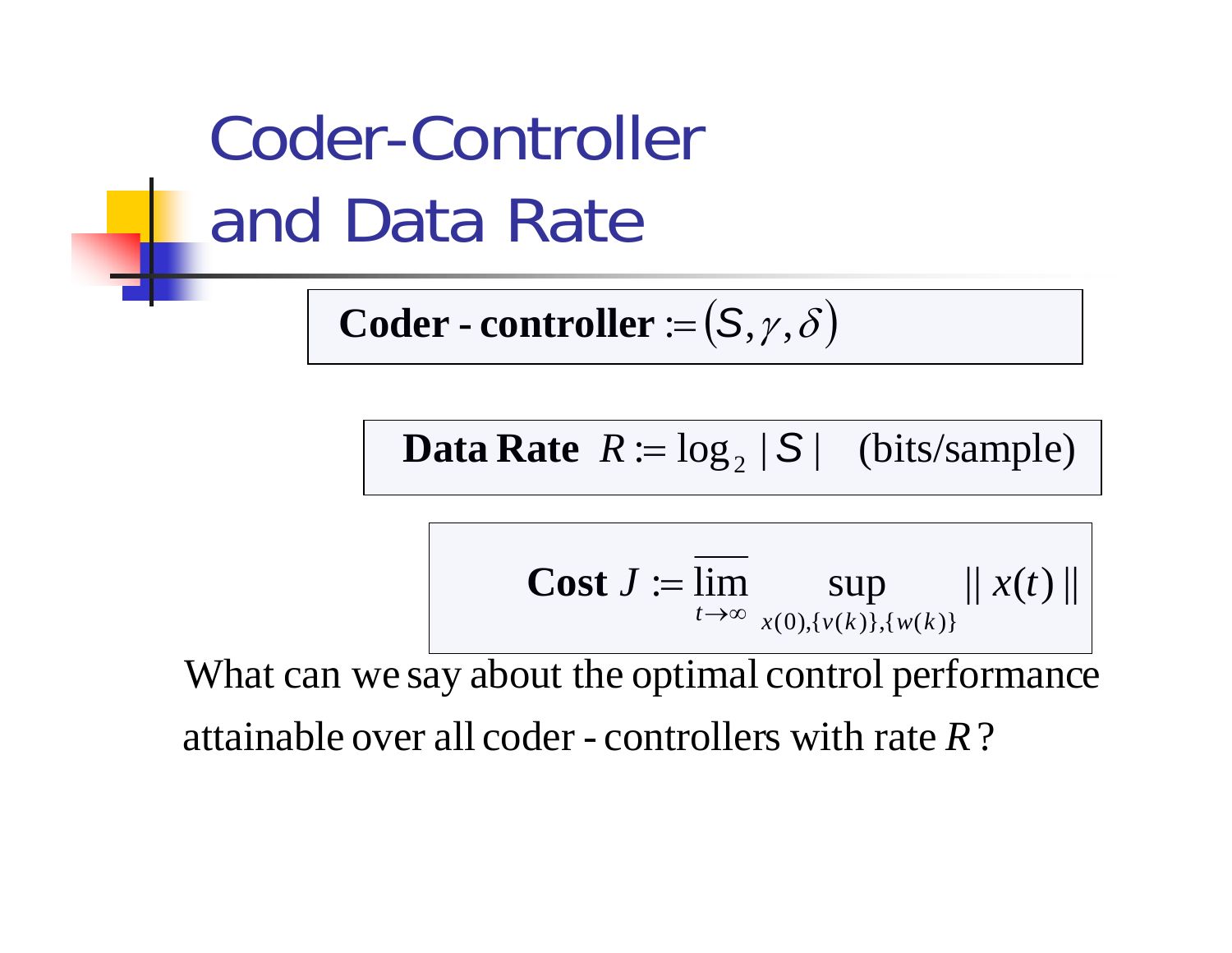# Universal Lower Bound on Performance vs. Rate & Delay

 $2^{H/f} - 1$ <sup>'</sup>  $2^{na/f} -1$  $1 - 2$ 2  $\left|\lim_{n\to\infty}$  sup  $\|x(t)\| \ge \left|\frac{\text{vol}(\mathbf{V}^{\mathrm{u}})}{\rho}\right|$   $\left|\frac{2^{\text{Ha}/f}}{1 - 2^{-(R-H)/f}} + \frac{2^{\text{Ha}/f}}{2^H}\right|$ Any coder - controller which achieves  $\underline{\lim}$  sup  $||x(t)|| < \infty$  must satisfy /  $(R-H)/$  $\mathfrak{u} \setminus$   $\bigwedge^{1/f}$  (  $\bigwedge$   $H$ d /  $(0),\{v(k)\},\{w(k)\}\$  $\downarrow \rightarrow \infty$   $x(0), \{v(k)\}, \{w(k)\}$ ⎟ ⎟  $\int$ ⎞ ⎝  $\bigg($ −  $+\frac{2}{\sqrt{1+\frac{2}{x^2}}}}$  $\frac{1}{1-\frac{1}{1-\frac{1}{1-\frac{1}{1-\frac{1}{1-\frac{1}{1-\frac{1}{1-\frac{1}{1-\frac{1}{1-\frac{1}{1-\frac{1}{1-\frac{1}{1-\frac{1}{1-\frac{1}{1-\frac{1}{1-\frac{1}{1-\frac{1}{1-\frac{1}{1-\frac{1}{1-\frac{1}{1-\frac{1}{1-\frac{1}{1-\frac{1}{1-\frac{1}{1-\frac{1}{1-\frac{1}{1-\frac{1}{1-\frac{1}{1-\frac{1}{1-\frac{1}{1-\frac{1}{1-\frac{1}{1-\frac{1}{1-\frac{1}{1-\frac{1}{1-\frac{1}{1-\frac{1$  $\overline{\phantom{a}}$  $\int$ ⎞ ⎝  $\bigg($  $\lim_{x \to \infty} \sup_{x(0), \{v(k)\}, \{w(k)\}} ||x(t)|| \geq \left(\frac{\epsilon}{\beta}\right) + \left(\frac{\epsilon}{1 - 2^{-(R-H)/f}} + \frac{\epsilon}{2^{H/f}}\right)$ ∞→*fHd R*-*H*)/ *f*  $\int f$   $\int$  *f*  $Hd/f$  $t\rightarrow\infty$   $x(0),\{v(k)\}\$ *ttx* **V**

unstable subspace of  $\,A,\,$ where  $V^{\text{u}} \coloneqq$  projection of disturbance set V onto  $f$  - dimensional

 $\equiv$  channel delay,  $H = \sum \log_2^+ |\eta|$ ,  $\& \beta :=$  unit sphere volume.  $\eta \in \sigma(A)$  $d \equiv$  channel delay,  $H \equiv \sum_{n \in \sigma(A)} \log_2^+ |\eta|$ , &  $\beta$ 

(Nair, Fagnani, Zampieri & Evans, Proceedings of the IEEE,  $2007$ )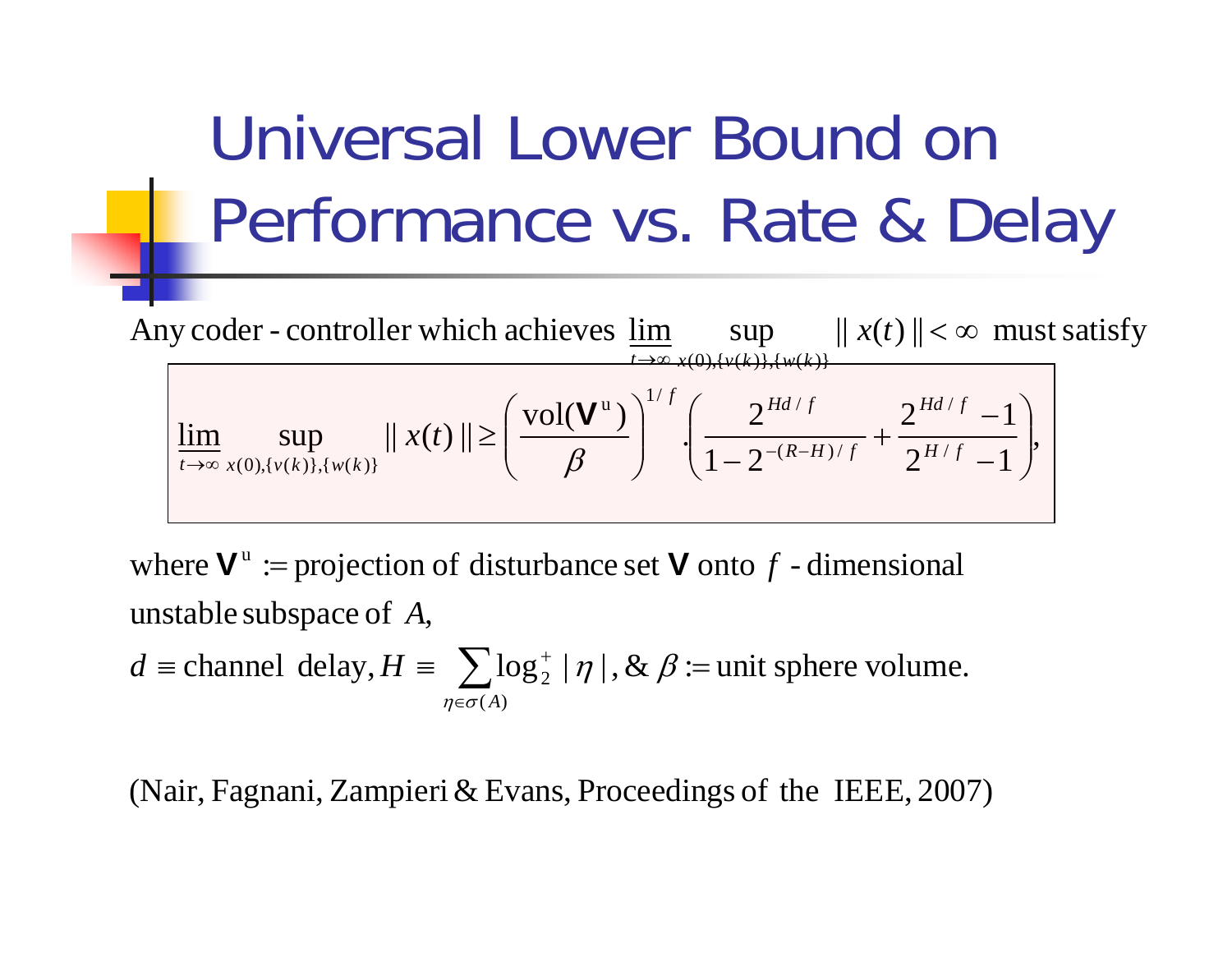# Properties of Performance Bound

Worst case state increases with noise uncertainty. •

 $\&$  grows at least exponentially with delay  $d \& H$ .

• Low rate regime 
$$
R \approx H
$$
:  
\n
$$
\lim_{t\to\infty} \sup_{x(0), \{v(k)\}, \{w(k)\}} ||x(t)|| \ge \left(\frac{\text{vol}(\mathbf{V}^{\mathrm{u}})}{\beta}\right)^{1/f} \frac{2^{Hd/f}f}{(R-H)\ln 2}.
$$

- Worst case state  $\rightarrow \infty$  as  $R-H \downarrow 0$ .

• **Classical regime** 
$$
R \gg H
$$
:  
\n
$$
\lim_{t \to \infty} \sup_{x(0), \{v(k)\}, \{w(k)\}} ||x(t)|| \ge \left(\frac{\text{vol}(\mathbf{V}^{\mathrm{u}})}{\beta}\right)^{1/f} \cdot \left(\frac{2^{H(d+1)/f} - 1}{2^{H/f} - 1}\right)
$$

*-* Applies to *any* causal, possibly nonlinear & time - varying control law.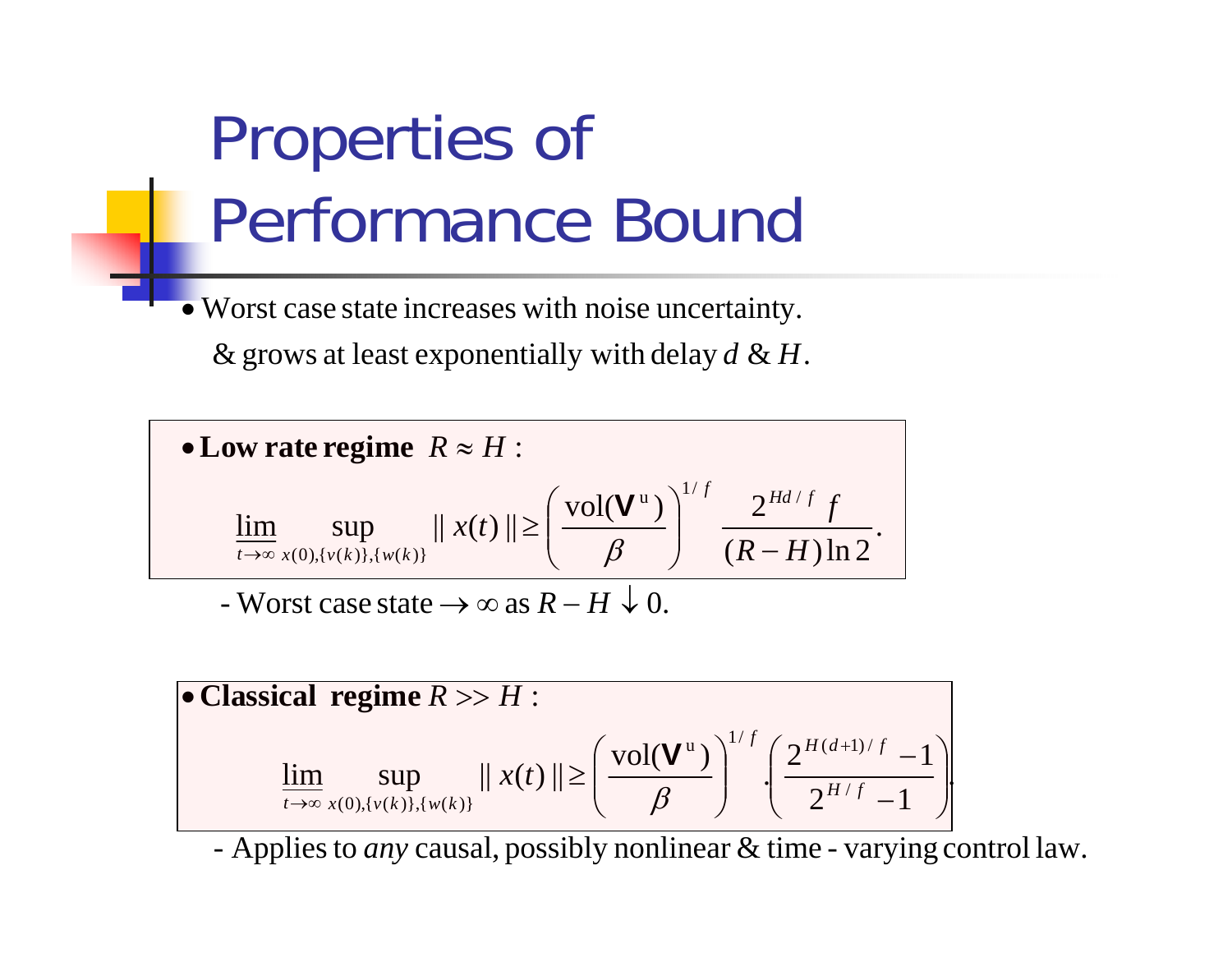#### Tightness of Bound

For a fully - observed scalar plant

$$
x(t+1) = ax(t) + bu(t) + v(t) \in \mathbf{R}
$$
,  $y(t) = x(t)$ ,

bound is attainable ! I.e.

$$
J_{\text{optimal}} = \min_{\gamma, \delta} \left\{ \overline{\lim}_{t \to \infty} \sup_{x(0), \{v(k)\}, \{w(k)\}} |x(t)| \right\} = \frac{\text{vol}(\mathbf{V})}{2} \left( \frac{2^{Hd}}{1 - 2^{-(R-H)}} + \frac{2^{Hd} - 1}{2^H - 1} \right).
$$

 $\bf Corollary: Infinum cost over all nonlinear & time - varying$ 

control laws without rate constraints (i.e.  $R \to \infty$ ) is

$$
J_* = \frac{\text{vol}(\mathbf{V})}{2} \frac{2^{H(d+1)} - 1}{2^H - 1}
$$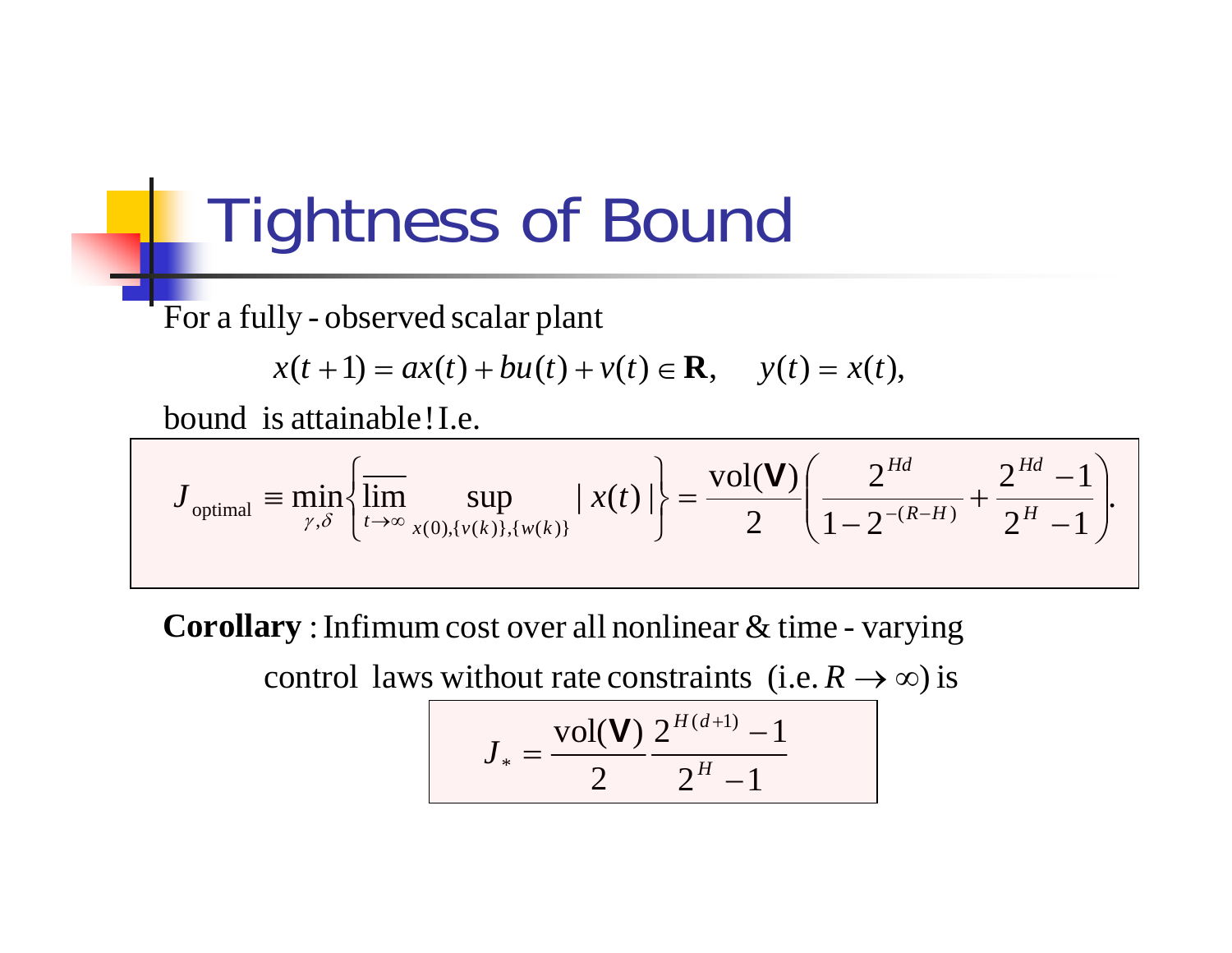#### Key Properties used in Proof

**f**.  $∀$  Lebesgue - measurable  $K ⊂ R$ <sup>*f*</sup>,

 $vol(K) \leq \beta \sup ||x||^f$  (= vol. of bounding sphere). *x*∈**K**

 $\Rightarrow$  Worst case state norm is lower - bounded by volume.

2. vol
$$
(A\mathbf{K}) = |\det A|
$$
 vol $(\mathbf{K}), \text{ vol}(\mathbf{K} + u) = \text{vol}(\mathbf{K})$ 

change it.  $\Rightarrow$  Plant dynamics multiply uncertainty volume, additive control does not

#### .3 **-Brunn Minkowski :Inequality**

 $vol(\mathbf{J} + \mathbf{K})^{1/f} \geq vol(\mathbf{J})^{1/f} + vol(\mathbf{K})^{1/f}, \text{ where } \mathbf{J} + \mathbf{K} := \{x + y : x \in \mathbf{J}, y \in \mathbf{K}\}.$ 

 $\Rightarrow$  Additive disturbances have super - additive effect on

 $f$  - root uncertainty volume.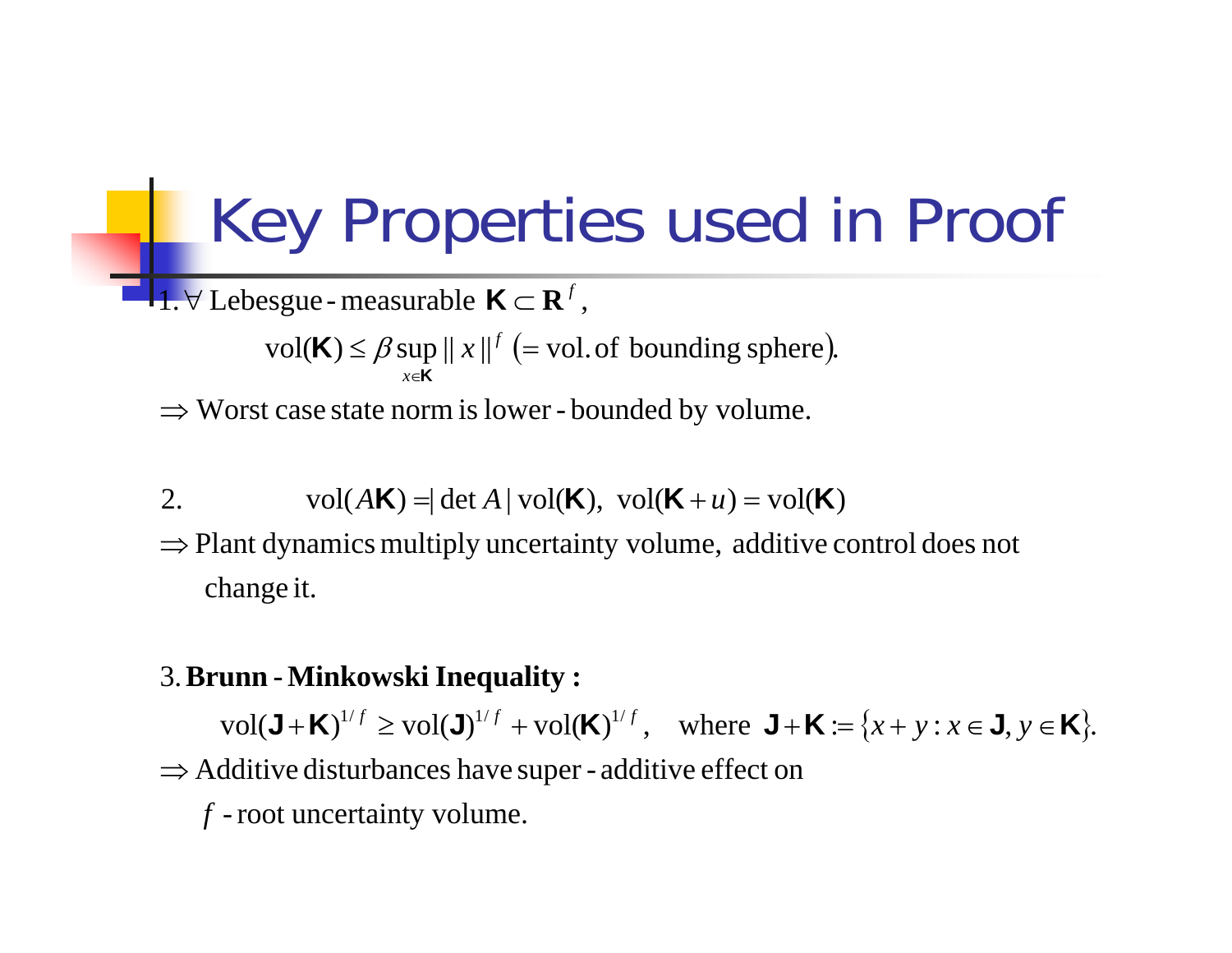Optimal Quadratic Regulation (Scalar Case)

Noiseless, fully - observed scalar plant

 $X(t+1) = aX(t) + bU(t) \in \mathbf{R}^n, \quad \forall t \in \mathbf{Z}_+,$  $\mathbf{R}^n$ ,  $\forall t \in \mathbf{Z}$ 

where 
$$
E\left\{X(0)\right\}^{2+\varepsilon}
$$
 <  $\infty$ , for some  $\varepsilon > 0$ .

Assume channel delay  $d = 1$   $\&$  consider quadratic regulation cost

$$
J_{QR} := \sum_{t=0}^{\infty} E\Big\{X(t+1)^2 + rU(t)^2\Big\}, \quad r > 0.
$$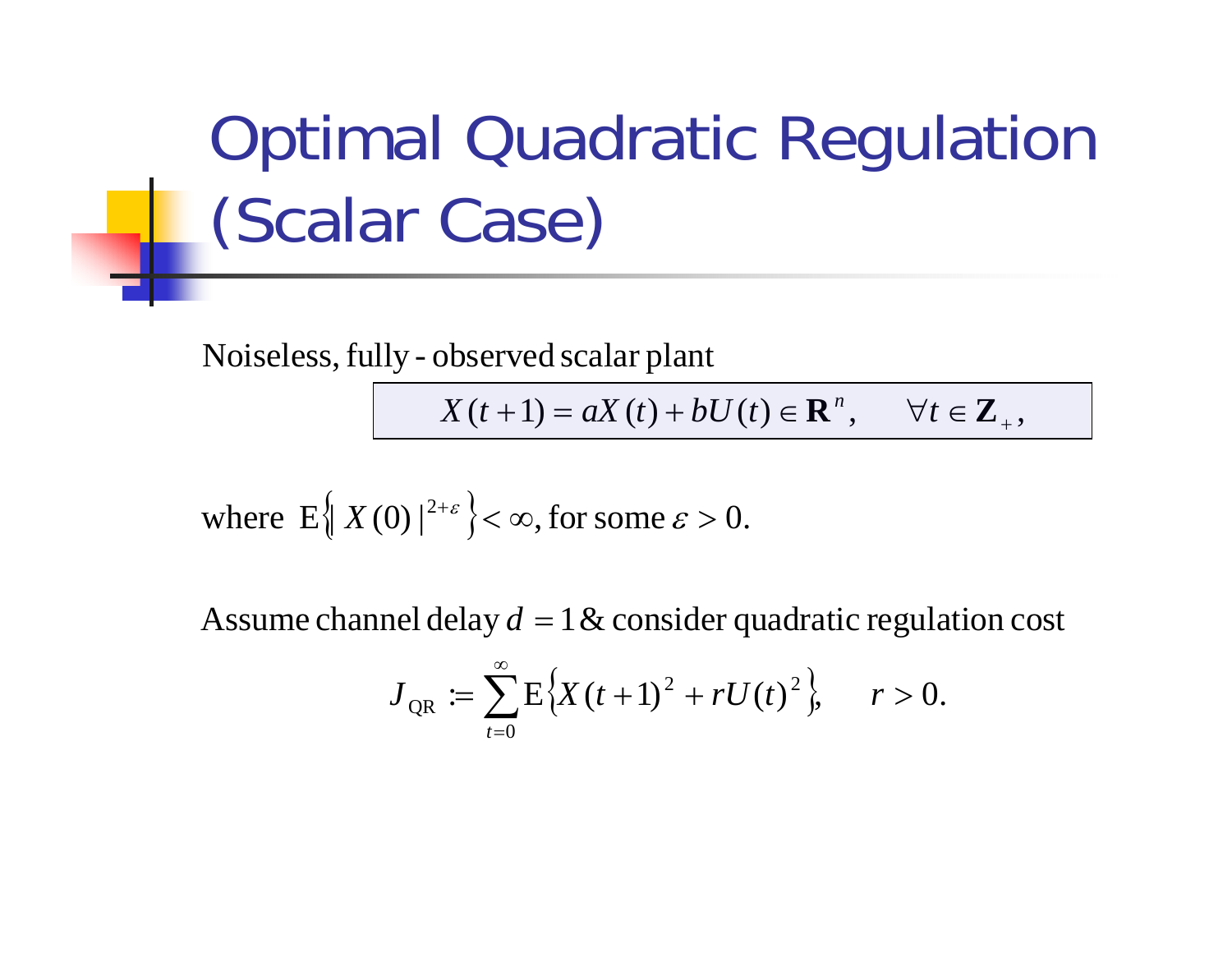# Optimal Quadratic Regulation with Data Rate Constraints

If  $X_{\overline{0}}$  is uniformly distributed, then for any data rate  $R > \log_{2} |a|,$ 

$$
\min_{\gamma,\delta} J_{QR} = J_{\text{classical}} + \frac{a^2 (p+1) - p}{(2^{2R}/a^2) - 1} \text{var}\{X_0\},\,
$$

 $(p+1)+r'$ where p solves the Riccati equation  $p = \frac{a^2 (p+1)}{h^2 (p+1)}$ 2  $b^2(p+1)+r$  $a(p+1)r$ *p* solves the Riccati equation *p*  $+1+$  $=\frac{a^2(p+1)}{2}$ 

 $:=$  Expected classical cost =  $a^2(p+1)$  var ${X_0}$  +  $pE{X_0}^2$ .  $J_{\text{classical}} := \text{Expected classical cost} = a^2(p+1) \text{ var}\{X_0\} + p\text{E}\{X_0\}$ 

 $(Proc.14th IFACSymp. System Identification, 2006)$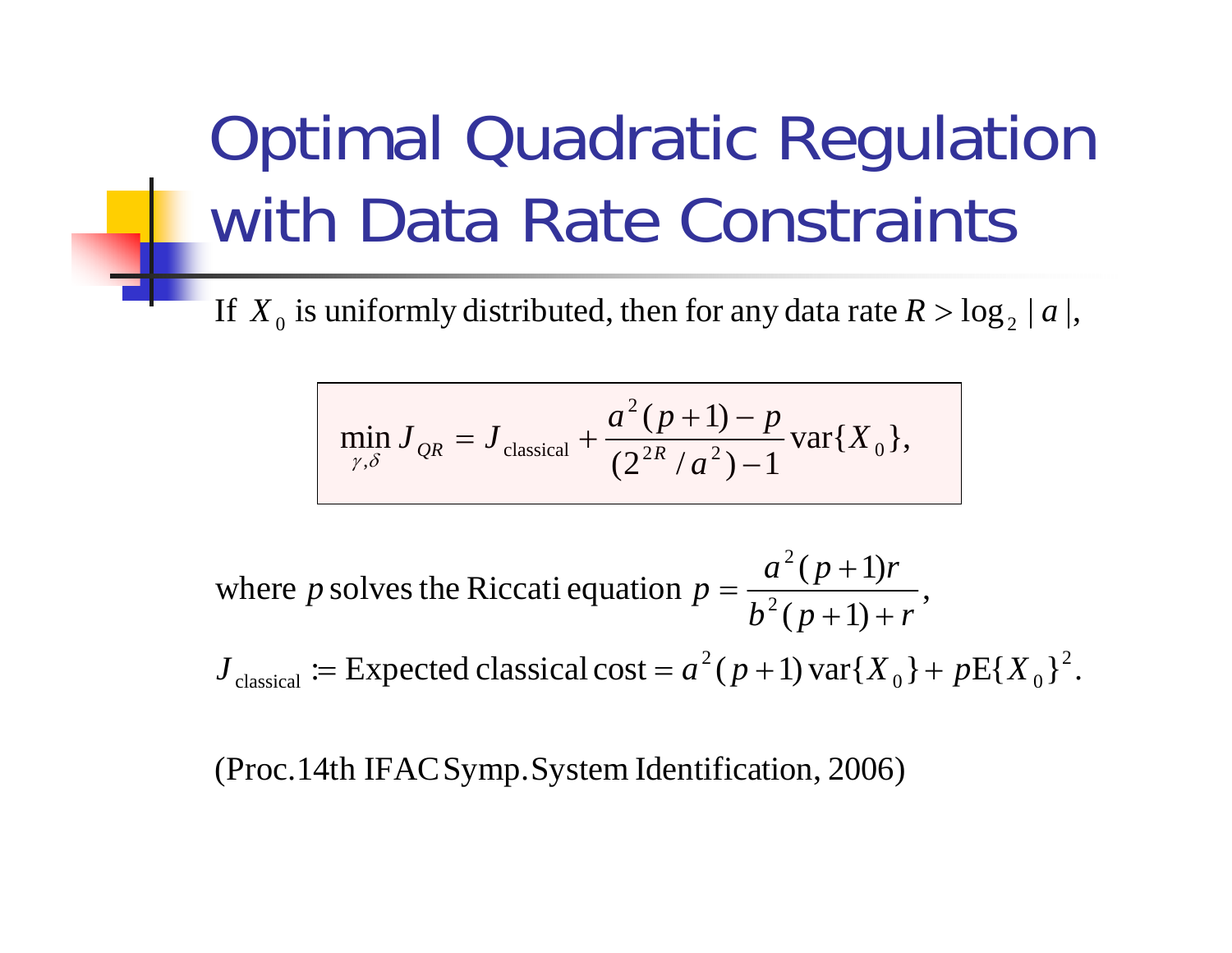## Cooperative Networked Control

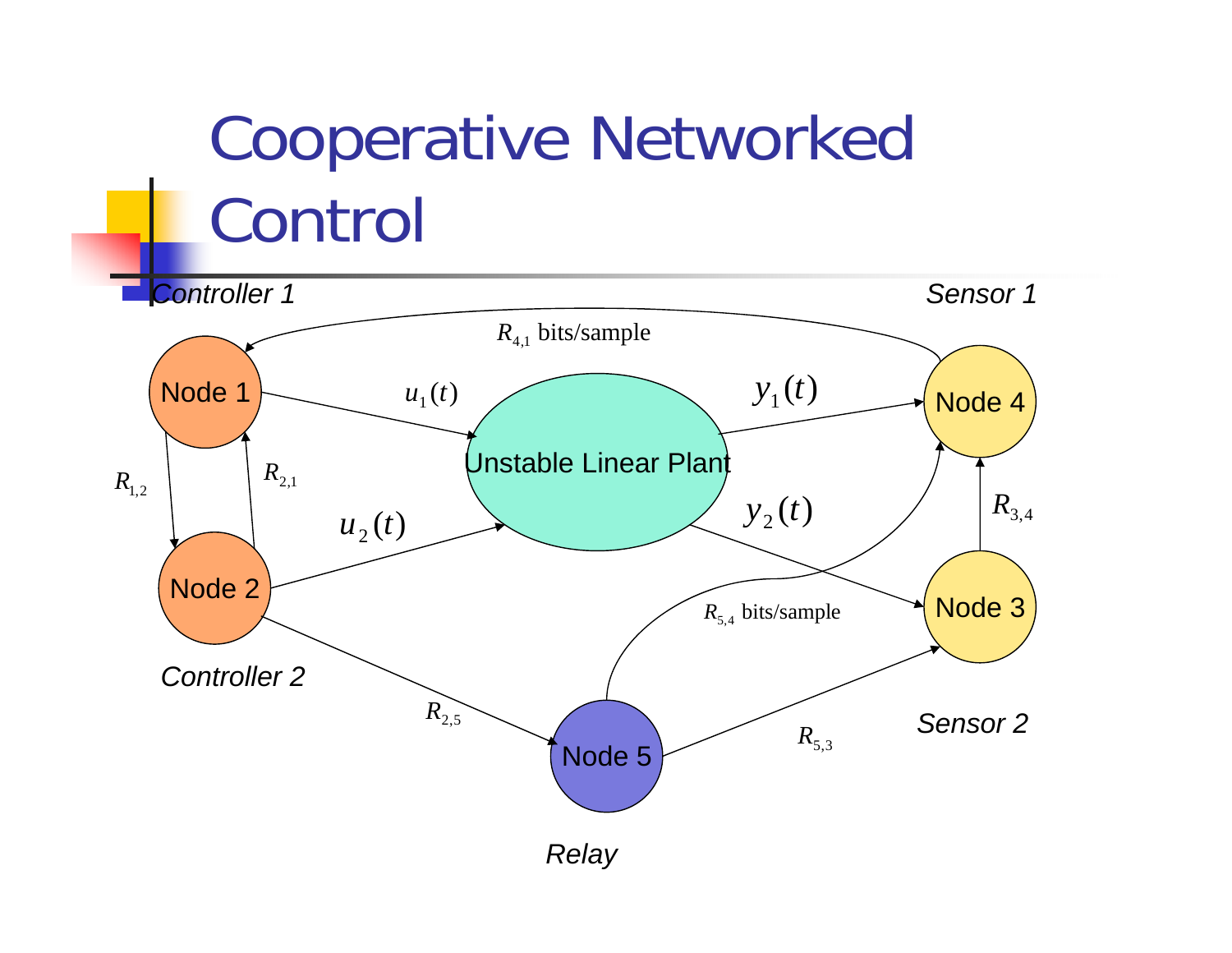#### Formulation

Plant has *U* inputs, *Y* outputs:

$$
x(t+1) = Jx(t) + \sum_{i=1}^{U} B_i u_i(t) \in \mathbf{R}^n,
$$
  

$$
y_j(t) = C_j x(t) + w(t) \in \mathbf{R}^{q_j}, \qquad j = 1,...,Y.
$$

- with positive volume in  $\mathbf{R}^n$  $A1: x(0)$  is unknown  $\&$  can take any value in a bounded set  $\bm{X}$
- $: w(t)$  can take any value in a bounded set  $A2$  :  $w(t)$  can take any value in a bounded set  $\mathbf{W} \subset \mathbf{R}^{q_j}$
- observable from all outputs together.  $A3$ : The plant is controllable from all inputs together  $\&$
- **A4** : *J* has real & distinct eigenvalues.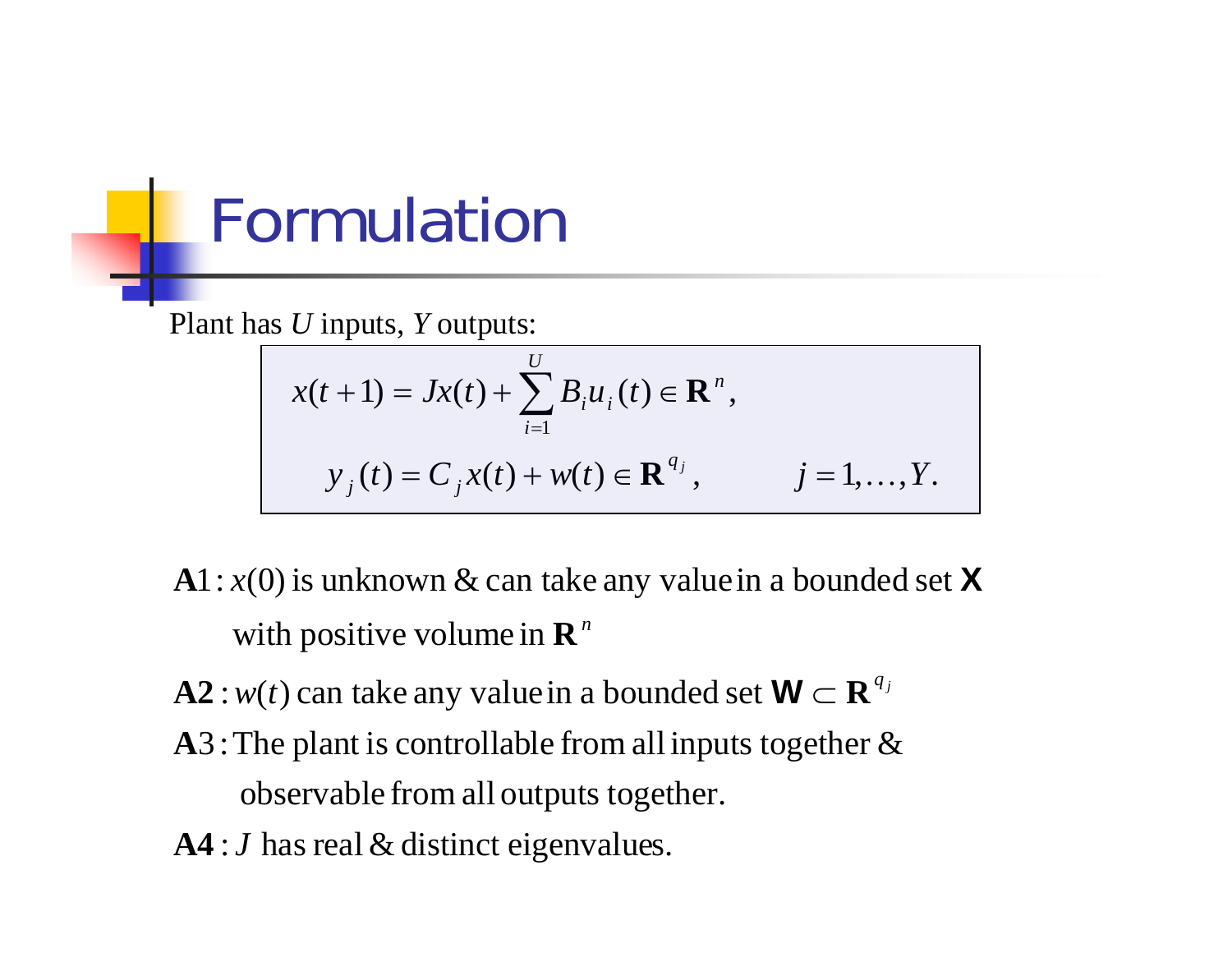## Coding and Control Scheme

one symbol  $s_{q,r}(t)$  from a finite, time - varying alphabet  $\mathbf{S}_{q,r}(t)$ . unidirectional digital channel ( $q \rightarrow r$ ) that at each time instant t transports Let every ordered pair of distinct nodes  $(q, r)$  be connected by a errorless,

(*Average*) *Channel Data Rate* 
$$
R_{q,r} := \lim_{t \to \infty} \frac{1}{t} \sum_{k=0}^{t-1} \log_2 |\mathbf{S}_{q,r}(k)|
$$
 (bits/sample)

No direct communication from  $(q \rightarrow r)$   $\Rightarrow$  set  $|\mathbf{S}_{q,r}(k)| = 1$  so that  $R_{q,r} = 0$ .

Perfect communication from  $(q \to r) \Rightarrow$  set  $|\mathbf{S}_{q,r}(k)| \to \infty$  so that  $R_{q,r} \to \infty$ .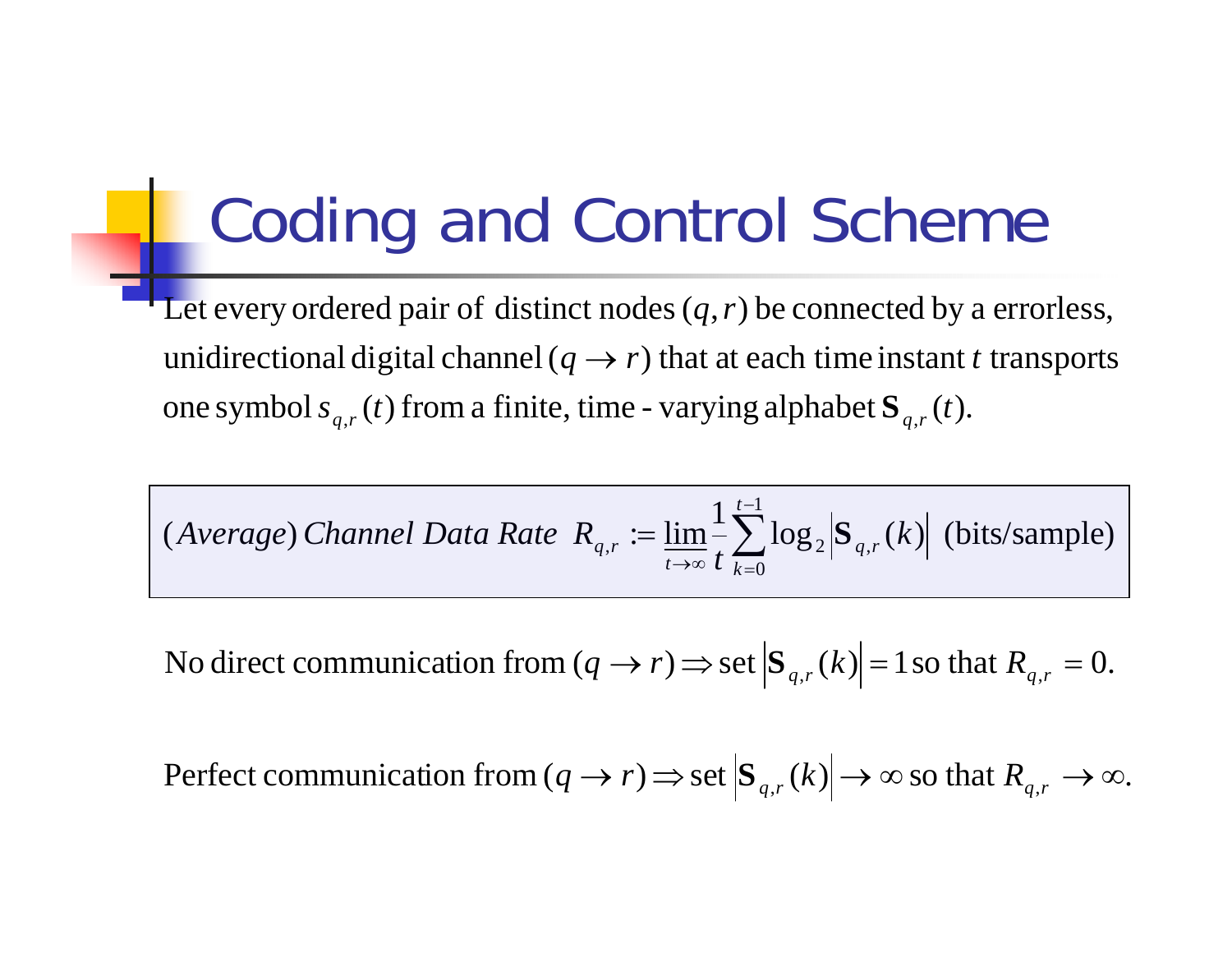Coding Laws 

with  $0'$ s on the diagonal. Let  $S(t) := [s_{q,r}(t)]_{1 \leq q,r \leq N}$  be the  $N \times N$  matrix of all channel symbols transmitted at time t,

The vector of all channel symbols received at time t by the rth node = rth column  $s_r(t)$ .

Each  $q$ th node uses an encoding function  $\gamma_{q,r}(t,\cdot)$  to transmit onto channel ( $q\to r$ ).

If qth node = *j*th sensor, 
$$
s_{q,r}(t) \equiv \gamma_{q,r} \left( t, \{ y_j(k) \}_{k=0}^t, \{ s_q(k) \}_{k=0}^t \right) \in \mathbf{S}_{q,r}(t)
$$
  
If not, 
$$
s_{q,r}(t) \equiv \gamma_{q,r} \left( t, \{ s_q(k) \}_{k=0}^t \right) \in \mathbf{S}_{q,r}(t)
$$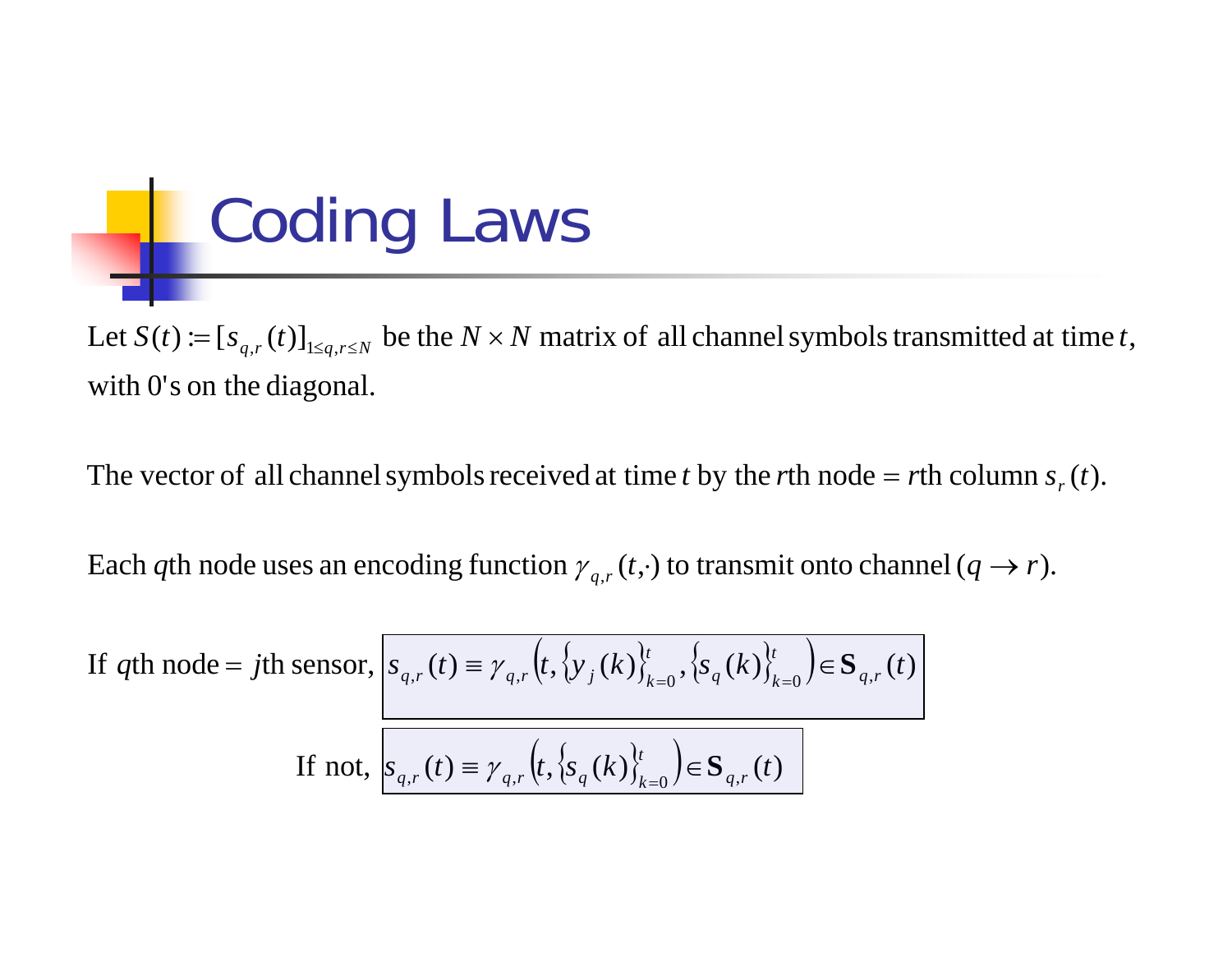Coding and Control Scheme  $\Big($ If qth node is ith controller, it applies  $u_i(t) = \delta_i (t, \{s_q(k)\}_{k=0}^t) \in \mathbf{R}^{m_i}$ . ) *q*th node is *i*th controller, it applies  $u_i(t) = \delta_i(t, \{s_q(k)\}_{k=0}^t) \in \mathbb{R}^{m_i}$  $\mu_i$  (*i*)  $\sigma_i$  (*i*)  $\sigma_q$  (*i*)  $\sigma_k$  $\delta_i(t, \{s_a(k)\}\)$   $\in \mathbb{R}$ 

If qth node is simultaneously *i*th controller & *j*th sensor,  $u_i(t) = \delta_i \left(t, \left\{ s_q(k) \right\}_{k=0}^t, \left\{ y_j(k) \right\}_{k=0}^t \right)$ *q*th node is simultaneously *i*th controller & *j*th sensor,  $u_i(t) = \delta_i \left(t, \left\{ s_q(k) \right\}_{k=0}^t, \left\{ y_j(k) \right\}_{k=0}^t$  $j^{(k)}$ *t*  $\mu_i$  (*v*)  $-\mathbf{v}_i$  (*v*,  $\mathbf{v}_q$  (*v*)  $\mathbf{v}_k$  $\delta$ 

 $\left\{ {\bf C} \in \left\{ {\bf S}_{q,r}(.) , \gamma_{q,r}(.) , \delta_i(.) \right\} \right\}_{q,r,i}.$  $=\left\{\left(\mathbf{S}_{q,r}\left(.\right),\gamma_{q,r}\left(.\right),\mathbf{\mathbf{\mathit{O}}}_{i}\left(.\right)\right)\right\}_{q,r,i}$ **Cooperative Networked Controller** (CoNC)  $\mid$  **C** := { $\mid$ **S**<sub>*a* r</sub>(.),  $\gamma$ <sub>a r</sub>(.),  $\delta$ <sub>i</sub>

Let  $R := [R_{q,r}]_{1 \leq q,r \leq N} \in \mathbf{R}^{N \times N}$ , with 0's on the diagonal. ×  $R\coloneqq\left[R_{q,r}\right]_{1\leq a,r\leq a}$  $_{q,r}$   $_{\mid_{1\leq q,r\leq N}}\in \mathbf{R}^{\scriptscriptstyle N\times N}$ **R**

at which there exists a CoNC  $C$  that uniformly stabilises the plant state, **Question :** how can one characterise the achievable region of rate matrices  $R$ 

$$
\sup_{t,x(0)\in\mathbf{X},w_j(k)\in\mathbf{W}_j}||x(t)||<\infty?
$$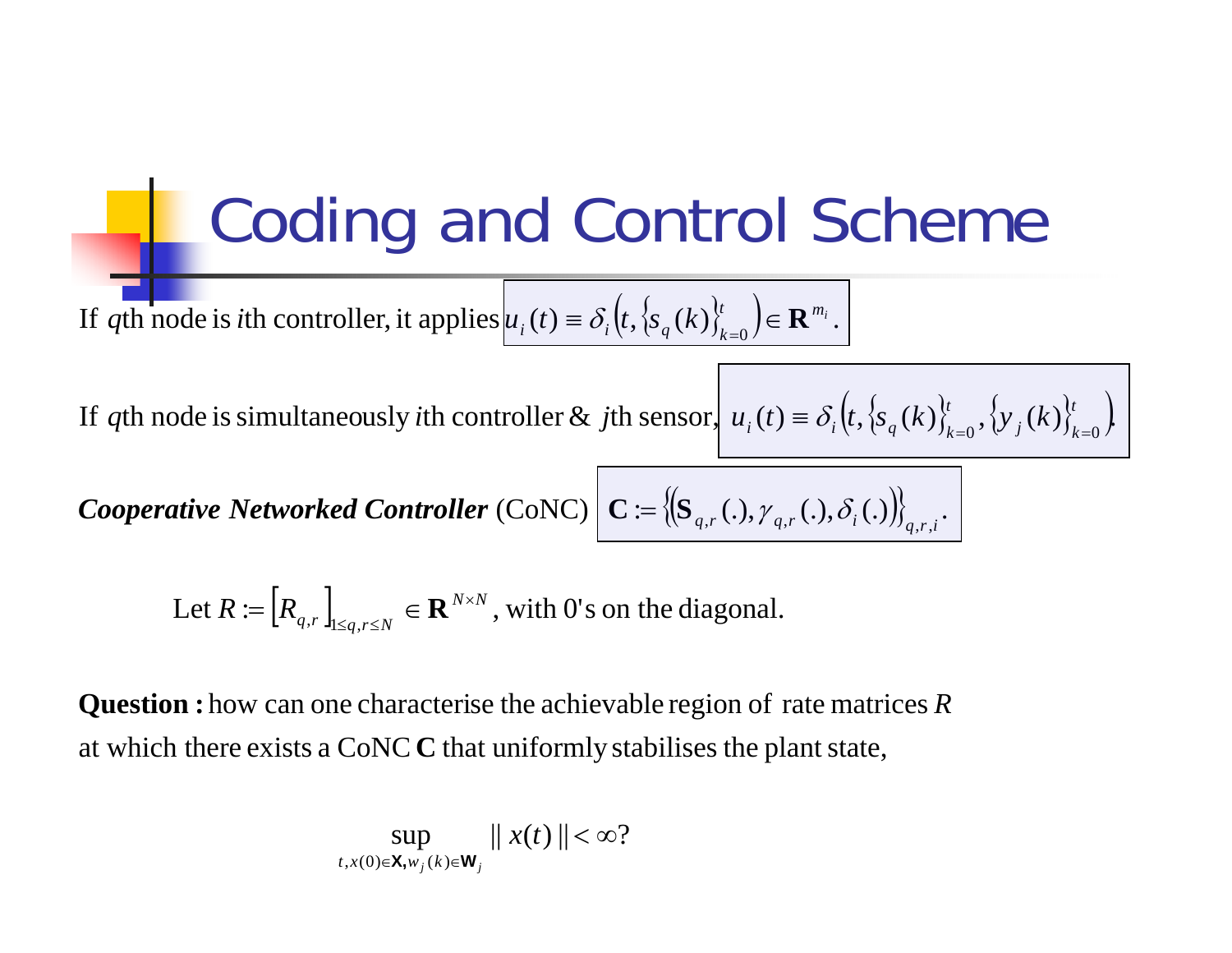#### Previous Literature

- $\mathcal{L}_{\mathcal{A}}$ Classical LTI analyses without bit-rate constraints (Corfmat & Morse, Automatica '76, Vaz & Davison, IEEE TAC '73)
- F. LTV solution (Anderson & Moore, IEEE TAC `81)

Bit-rate-constrained formulations:

- $\mathbb{R}^3$  Noiseless plant, multiple sensors & one controller
	- -Sufficient condition (Tatikonda 2000)

-Necessary & sufficient condition (Matveev & Savkin, SIAM J. Con. Opt. 2006)

- Noiseless plant, multiple sensors & controllers -Separate necessary & sufficient conditions(Nair, Evans & Caines, CDC'04)
	- -Necessary & sufficient condition (Matveev & Savkin, CDC'05)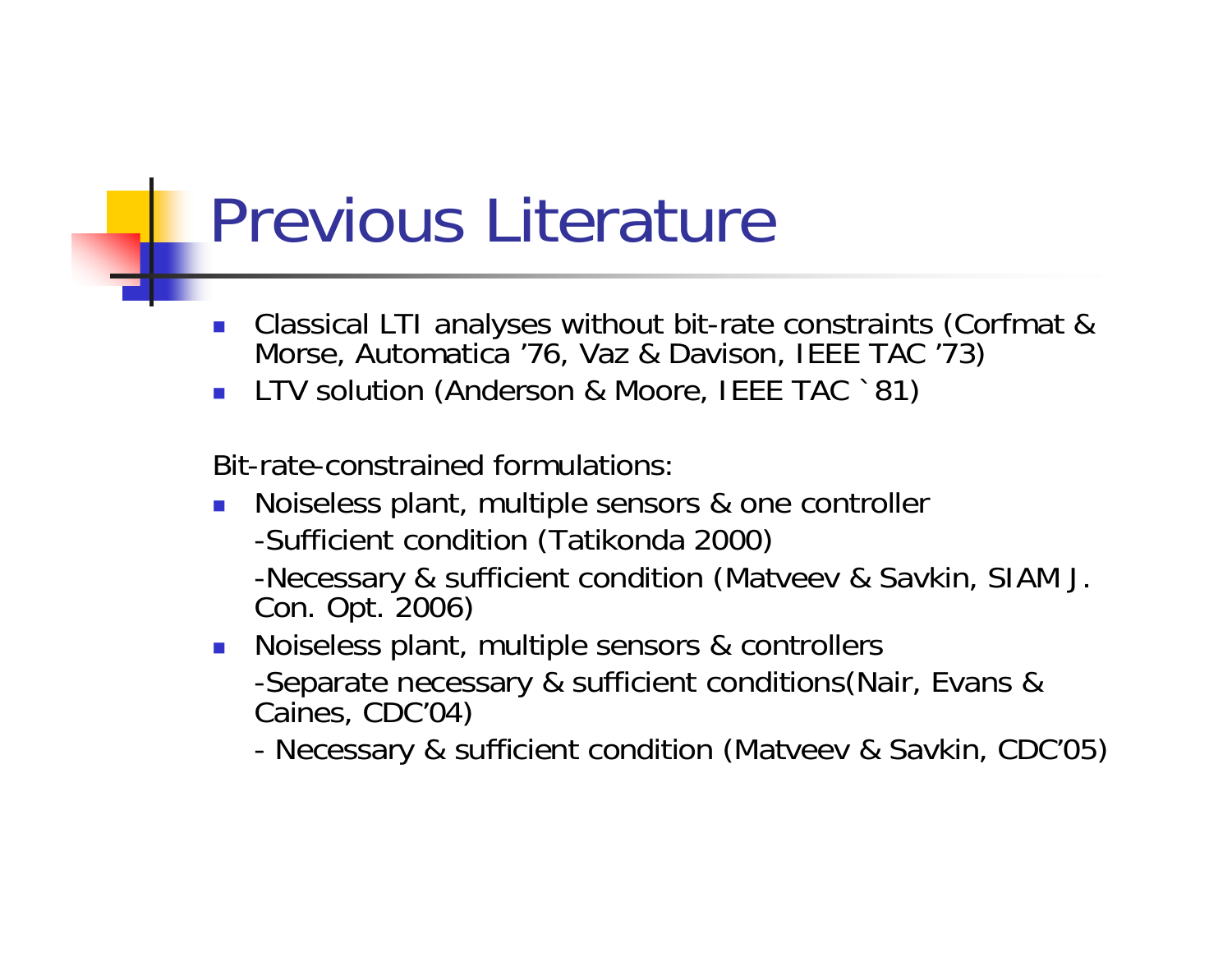# Controllability & Observability Structure

Rate of information generation is determined by plant dynamical modes.  $\rightarrow$  Need to understand how modes affect outputs & are affected by inputs.

0 otherwise  $\cdot$ For *i*th controller, let  $d_{i,h} := \begin{cases} 1 & \text{if } h \text{th row of input matrix } B_i \text{ is } \neq 0 \\ 0 & \text{otherwise} \end{cases}$ Let  $x_h := h$ th component , or mode, of x. ⎨  $=\begin{cases} 1 & \text{if } h \text{th row of input matrix } B_i \text{ is } \neq 0 \end{cases}$ *i hi i*th controller, let  $d_{ijk} := \begin{cases} 1 & \text{if } h \text{th row of input matrix } B \end{cases}$ 

0 otherwise  $\cdot$ For *j*th sensor, let  $e_{h,j} := \begin{cases} 1 & \text{if } h \text{th column of output matrix } C_j \text{ is nonzero} \\ 0 & \text{otherwise} \end{cases}$ ⎨  $\left($ = *j*  $h,j$ *j*th sensor, let  $e_{h,i} := \begin{cases} 1 & \text{if } h \text{th column of output matrix } C \\ 0 & \text{otherwise} \end{cases}$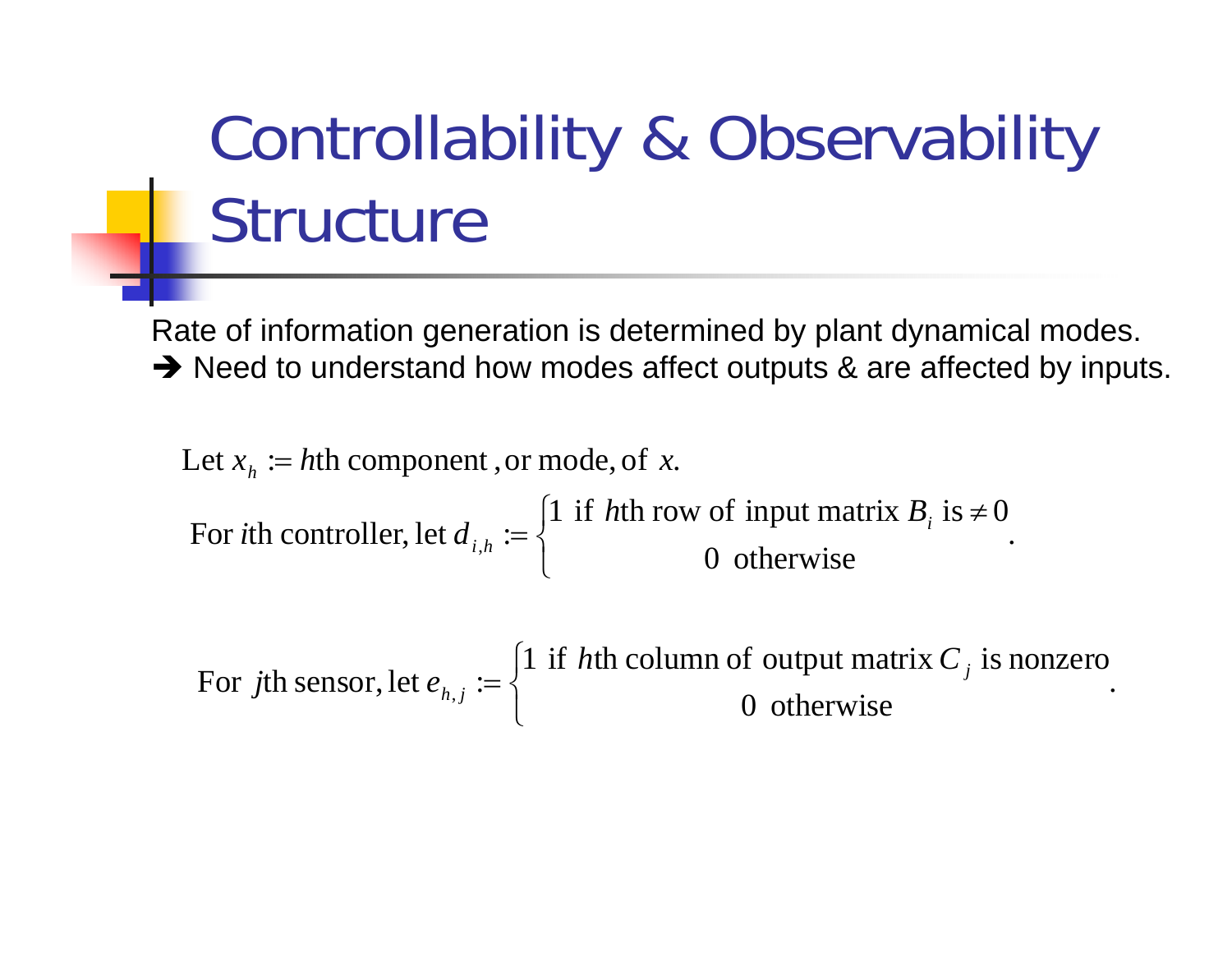## Graph Cycles

Let an  $irreducible cycle$   $\mathbf{c}$  for mode  $x_h$  be any finite sequence of nodes and modes s.t.

- 1)  $x_h$  begins and ends the sequence and does not occur elsewhere in it.
- 2) Every other mode or node can only occur once.
- which is affected by it,  $e_{\scriptscriptstyle k,\:\!j}=1$ 3) The successor of any mode  $x_k$  in the sequence is a sensor node
- which can affect it,  $d_{i,k} = 1$ . 4) The predecessor of any mode  $x_k$  in the sequence is a controller node

Define  $\mathbf{C}_h$  to be the set of all irreducible  $x_h$  - cycles. Clearly,  $\mathbf{C}_h \mid < \infty$ .

Call a cycle *trivial* if it passes over any channel with zero rate.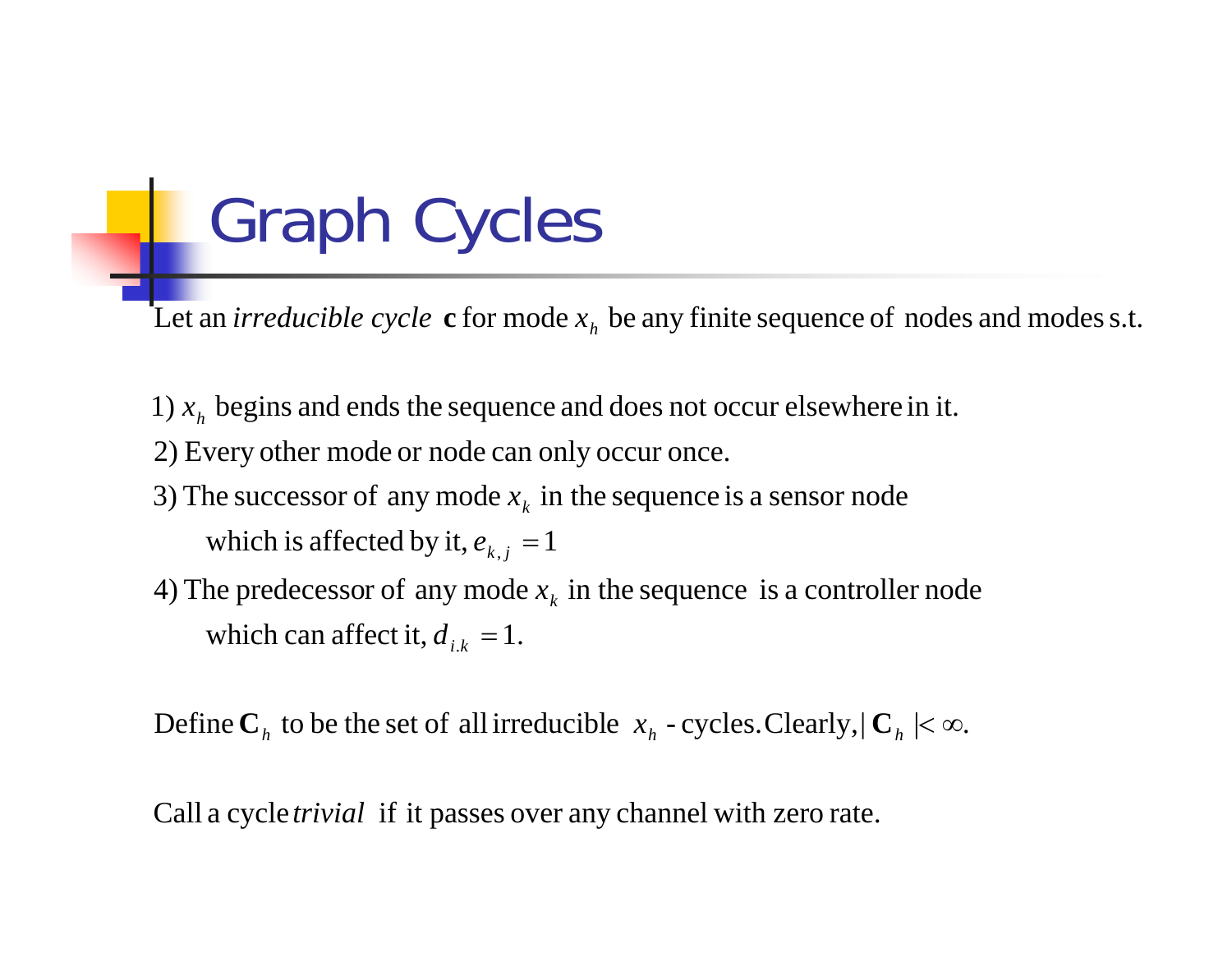

Example of non-trivial irreducible X3-cycles: (X3,2,4,X3), (X3,2,3,X3), (X3,2,4,X1,1,3,X3), (X3,2,3,X2,1,4,X3)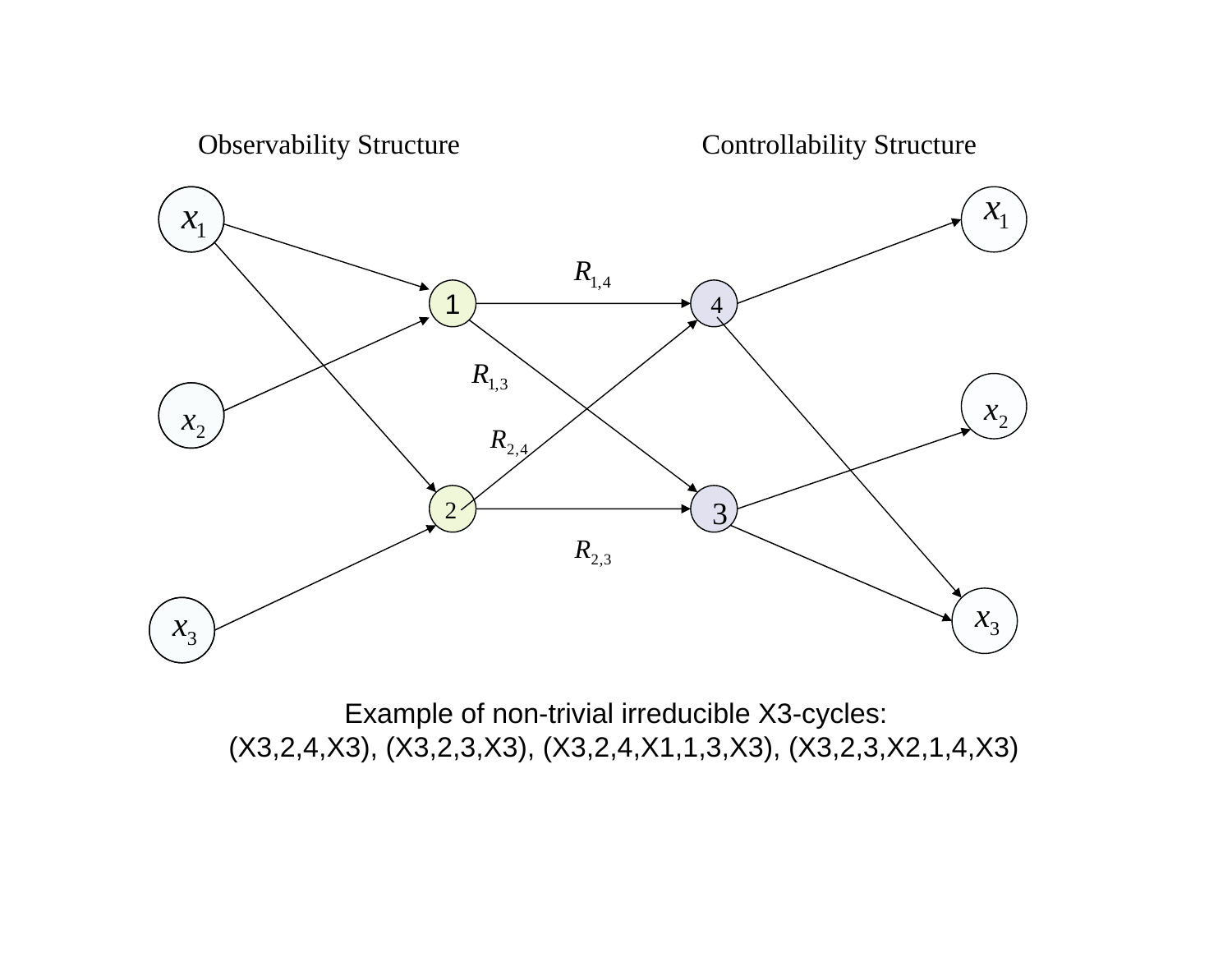# Main Result: Characterisation of Achievable Rate Matrices

channel rate matrix  $R = [R_{q,r}]$ , then for each unstable open - loop eigenvalue  $\eta_h$ & irreducible  $x_h$  - cycle **c**,  $\exists \rho_{h,e} \ge 0$  s.t. If a cooperative networked controller  $(CoNC)$  achieves uniform stability with

$$
R_{q,r} \geq \sum_{h,c \in \mathcal{C}_h: (q \to r) \in \mathbf{c}} \rho_{h,c}, \quad \forall \text{ channels } (q \to r).
$$

$$
\sum_{c \in \mathcal{C}_h} \rho_{h,c} \geq \log_2 |\eta_h|.
$$

 $R_{q,r} \leq R_{q,r}^r + \varepsilon$ , for arbitrary  $\varepsilon$ . (Nair & Evans, submitted 2007) it is possible to explicitly construct a CoNC that achieves uniform stability at channel rates Conversely, if the strict forms of these inequalities are feasible for some rate matrix  $R'$ ,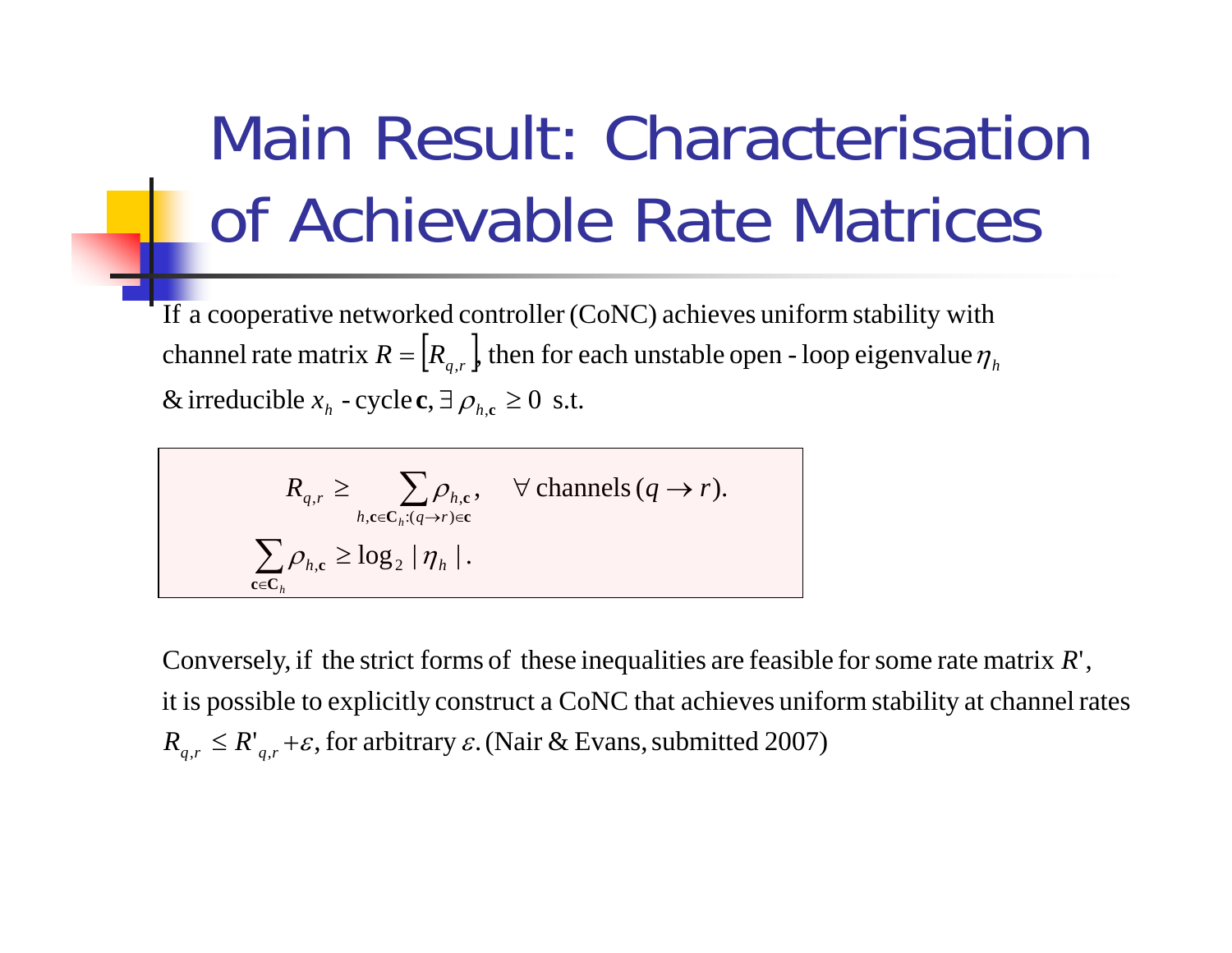# Interpretation as Subchannel Rates

along the irreducible  $x_h$  - cycle  ${\bf c}$  that may be equivalently associated with  $x_h(0).$ Each auxiliary variable  $\rho_{_{h,\mathbf{c}}}$   $\equiv$  that portion of the available channel rates

More precisely, for a given stabilising CONC, 
$$
\rho_{h,c} = \min_{(q \to r) \in \mathbf{c}} \liminf_{t \to \infty} \log_2 \left( \frac{\text{vol}\{x_h(0)\}}{\max_{\{s_{q,r}(k)\}_{k=0}^t} \text{vol}\{x_h(0) | \{s_{q,r}(k)\}_{k=0}^t\}} \right).
$$

reduced by each coder in the cycle. i.e. the smallest or bottle - neck rate at which the maximum uncertainty volume in the hth initial mode is

These pathways may contain one or more other modes  $\equiv$  Signalling through the plant. about  $x_h(0)$  is carried from sensors observing it to controllers which can affect it. Irreducible  $x<sub>h</sub>$  - cycles may be thought of as independent pathways via which information

the flow of information.  $x<sub>h</sub>$  - cycles that are not irreducible can be ignored, since the repetition of a node or mode does not increase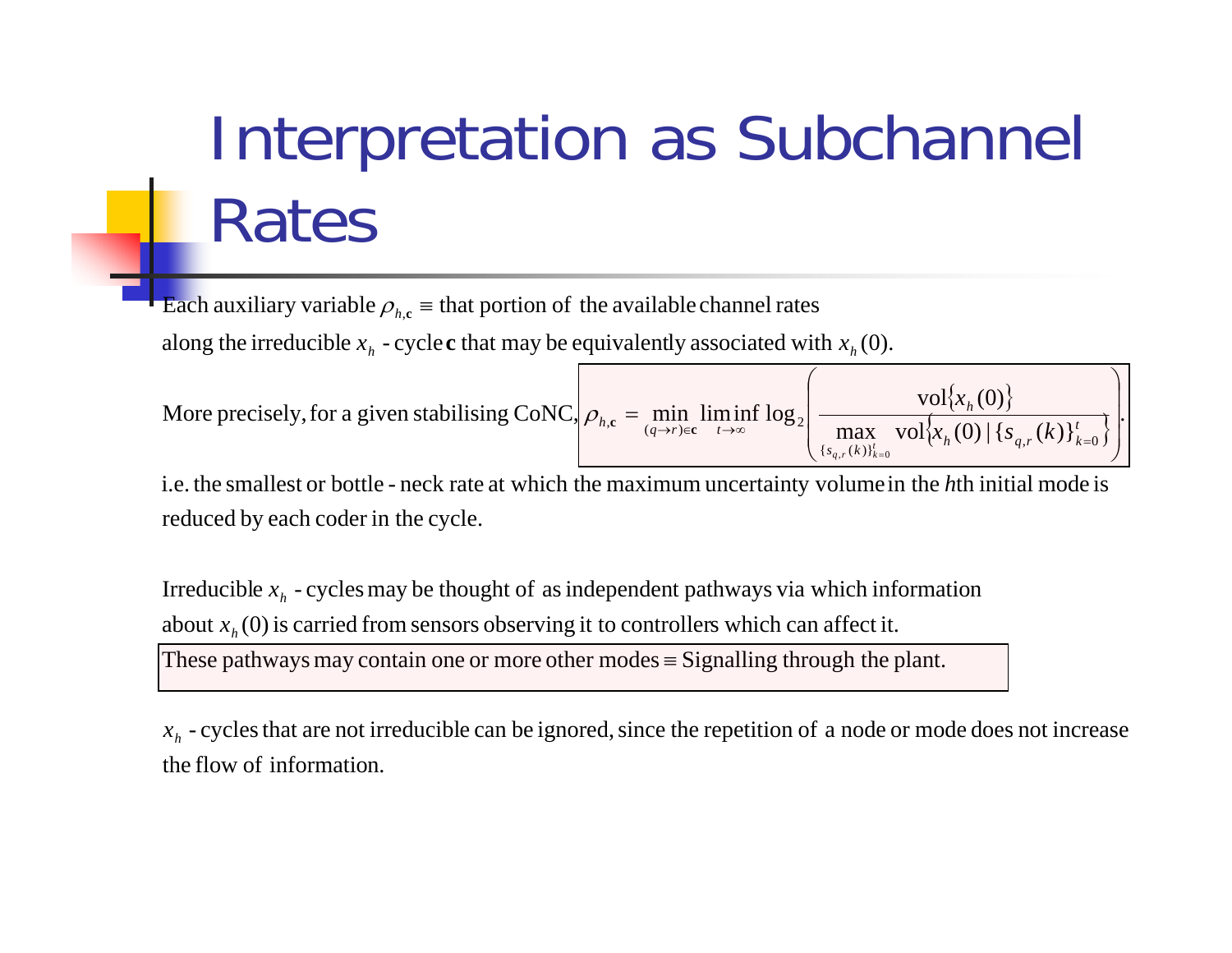

Example. Non-trivial irreducible X1-cycles: (X1,1,4,X1), (X1,2,3,X2,1,4,X1) Non-trivial irreducible X2-cycle: (X2,1,4,X1,2,3,X2)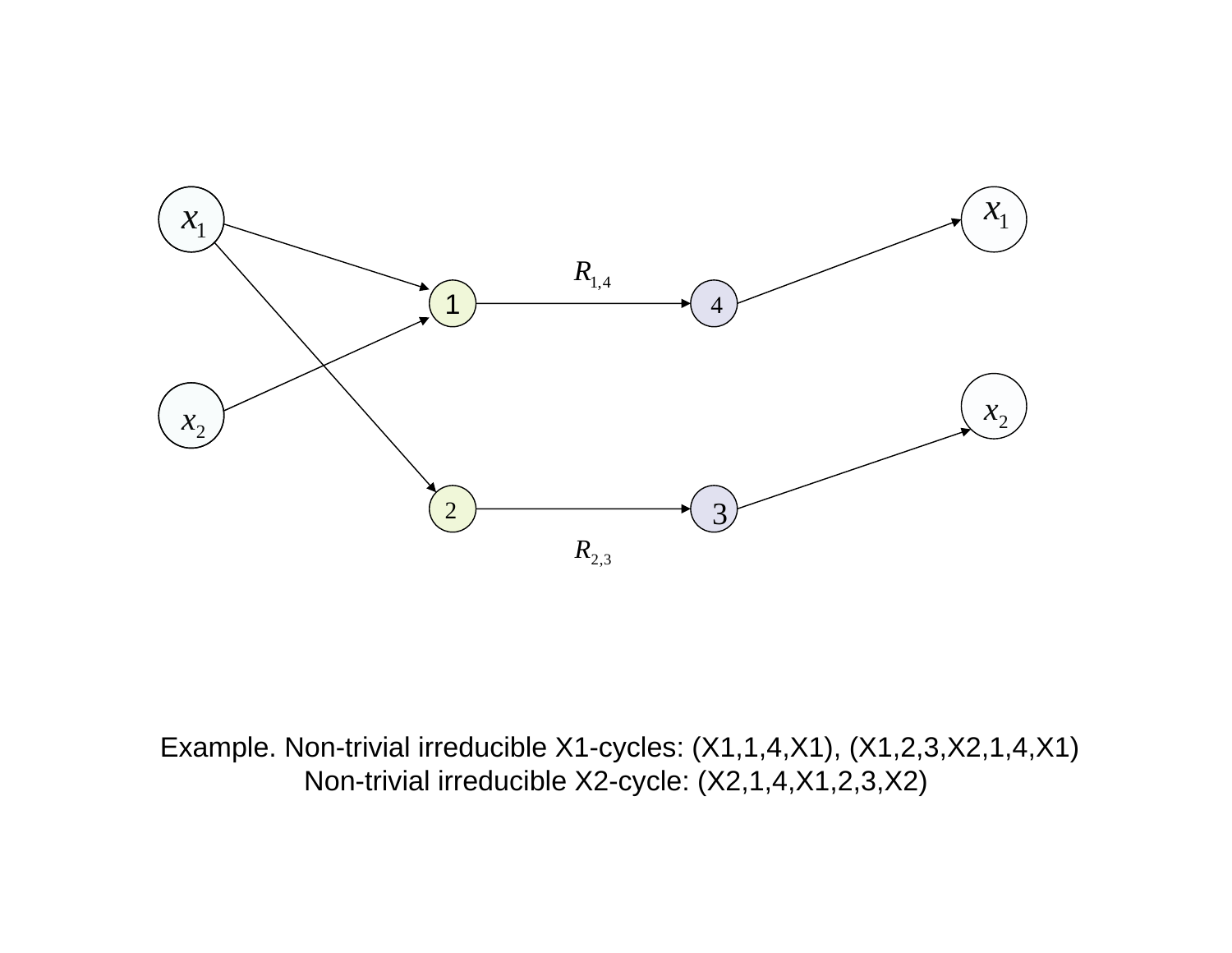# Example: Stabilisability Criterion

For stabilisability to be possible, there must exist  $\rho_{\rm l,cl}, \rho_{\rm l,c2}, \rho_{\rm 2,c3}\geq 0$  s.t.

$$
\rho_{1,c1} + \rho_{1,c2} + \rho_{2,c3} \le R_{1,4}
$$

$$
\rho_{1,c2} + \rho_{2,c3} \le R_{2,3}
$$

$$
\rho_{1,\text{cl}} + \rho_{1,\text{c2}} \ge \log_2 |\eta_1|
$$

$$
\rho_{2,\text{c3}} \ge \log_2 |\eta_2|
$$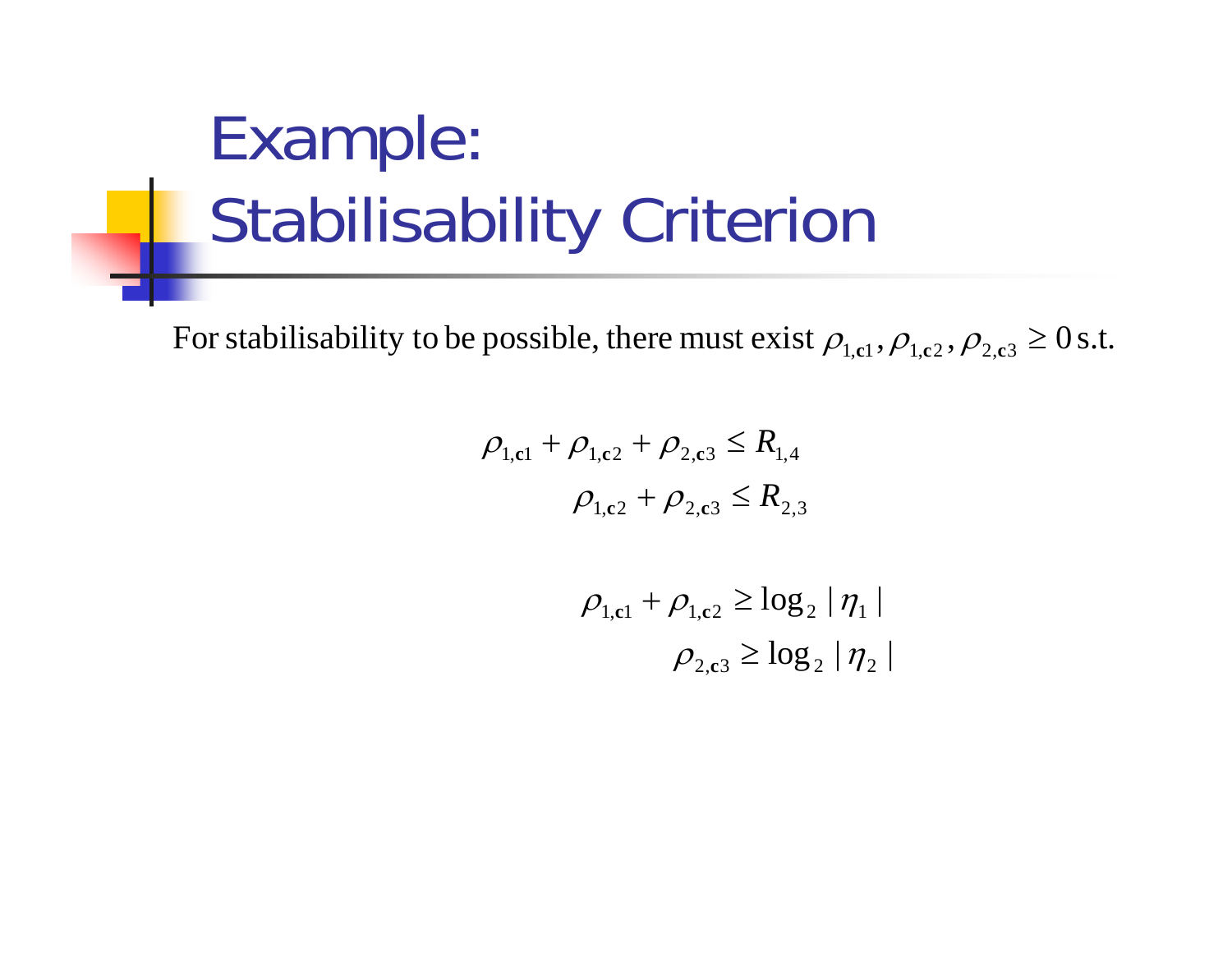# Comparison with Decentralised LTV Control

 $0$  (no connection) or  $\infty$  (perfect communication). In classical decentralised control, the channel rates between sensors  $\&$  controllers are either

 $\&$  one controller that can affect it. Then for every unstable mode  $x<sub>h</sub>$ , there must be at least one sensor that can observe it Recall that the plant is controllable over all available inputs  $\&$  observable over all available outputs.

at least one non - trivial, irreducible  $x_h - \text{cycle c}$  , i.e. which passes over channels with nonzero rate.  $\Rightarrow$  As the number of nodes & modes is finite, for every unstable mode  $x<sub>h</sub>$  there must then exist

 $\Rightarrow$  Since any non - zero rate  $=\infty$ , set  $\rho_{h,c} = \infty$  for each such cycle, satisfying all stabilisability conditions.

agreeing with LTV controller results from Anderson  $\&$  Moore '81. Thus, decentralised stability is possible by some possibly non - linear or time - varying law,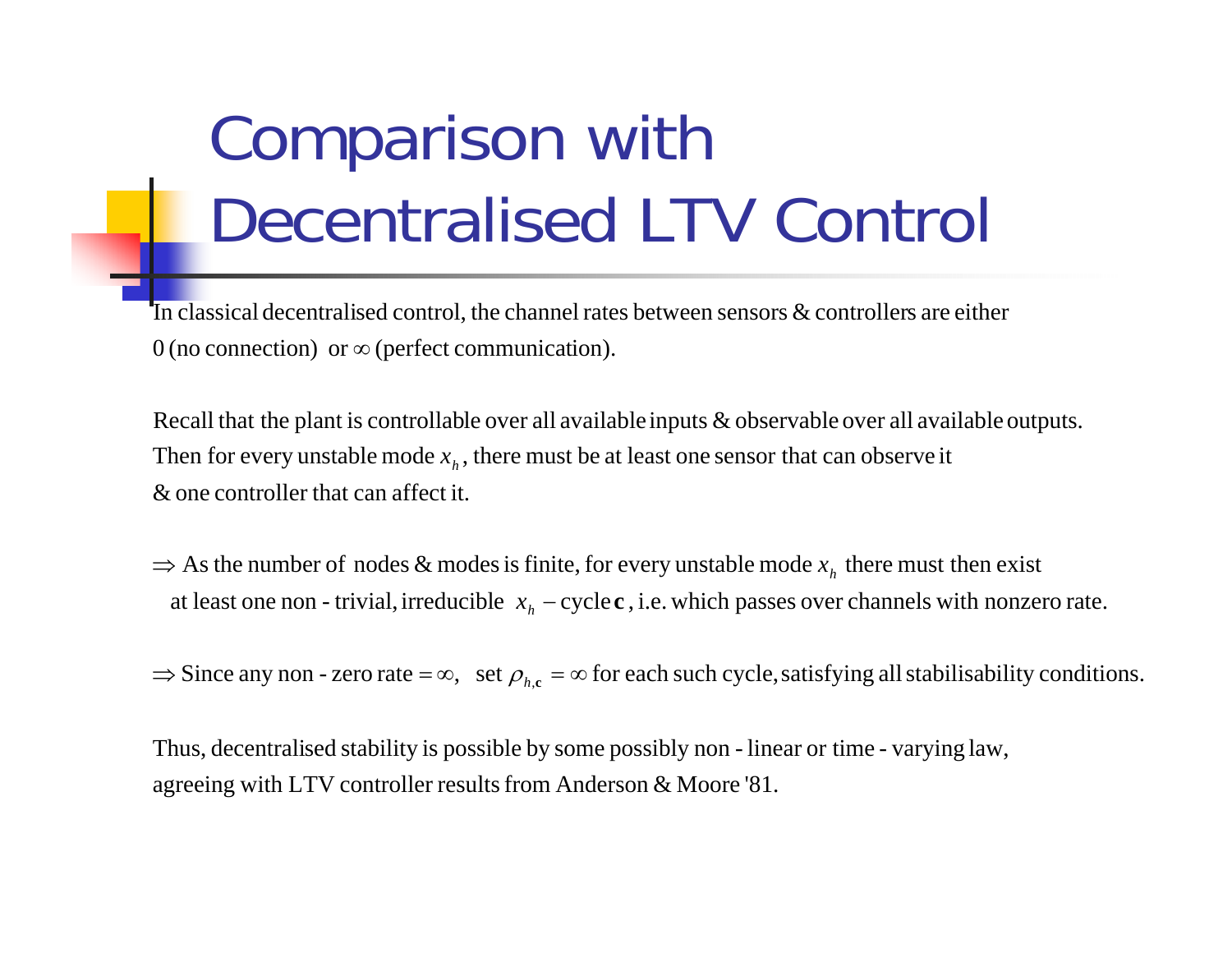#### Necessity Argument

Two key techniques

- .  $2\sup\{\|x(t)\|\}\ge \max_{\{S(k)\}_{k=0}^t} \text{vol}_{x_h}(t) \|\{S(k)\}_{k=0}^t\} \ge \eta_h \|^t \max_{\{S(k)\}_{k=0}^t} \text{vol}_{x_h}(0) \|\{S(k)\}_{k=0}^t\} = \eta_h \|^t v_h(t).$  $\|x(t)\| \ge \max_{k} \left\| \nabla f(x_k(t)) \right\| \left\{ S(k) \right\}_{k=0}^t \ge \left\| \eta_h \right\|^t \max_{k=0} \left\| \nabla f(x_k(t)) \right\| \left\{ S(k) \right\}_{k=0}^t \ge \left\| \eta_h \right\|^t \nu_h(t)$  $\left| \begin{matrix} h \end{matrix} \right|^t$  $\max_{S(k)_{k=0}^{L}}$  vol $\{x_{h}(0) | \{S(k)\}_{k=0}^{L}$  $\left| \begin{matrix} h \end{matrix} \right|^t$  $\max_{S(k)_{k=0}^{t}}$  vol $\{x_{h}(t) | \{S(k)\}_{k=0}^{t} \} \geq |\eta_{h}|^{t}$   $\max_{\{S(k)\}_{k}^{t}}$ **1**.  $2\sup\{|x(t)|\}\geq \max_{k=0}^{n} \frac{\varepsilon}{k!} \frac{1}{k!} \frac{1}{k!} \frac{1}{k!} \frac{1}{k!} \frac{1}{k!} \frac{1}{k!} \frac{1}{k!} \frac{1}{k!} \frac{1}{k!} \frac{1}{k!} \frac{1}{k!} \frac{1}{k!} \frac{1}{k!} \frac{1}{k!} \frac{1}{k!} \frac{1}{k!} \frac{1}{k!} \frac{1}{k!} \frac{1}{k!} \frac{1}{k!} \frac{1}{k!} \frac{1}{k!} \frac{1}{k!$  $=0$  (  $\sim$   $\cdots$  )  $_K$   $=$
- for each initial mode. ⇒ Instead of state magnitudes, analyse evolution of maximum conditional uncertainty *volume*,

quantisers for each initial mode, operating at rates  $\rho_{_{h,\mathbf{c}}},$  without increasing  $v_{_h}(t).$ **2**. In the absence of noise, the encoders in the given CoNC may be replaced by separate

Application of arguments for scalar centralised stabilisation to each mode then yields necessity.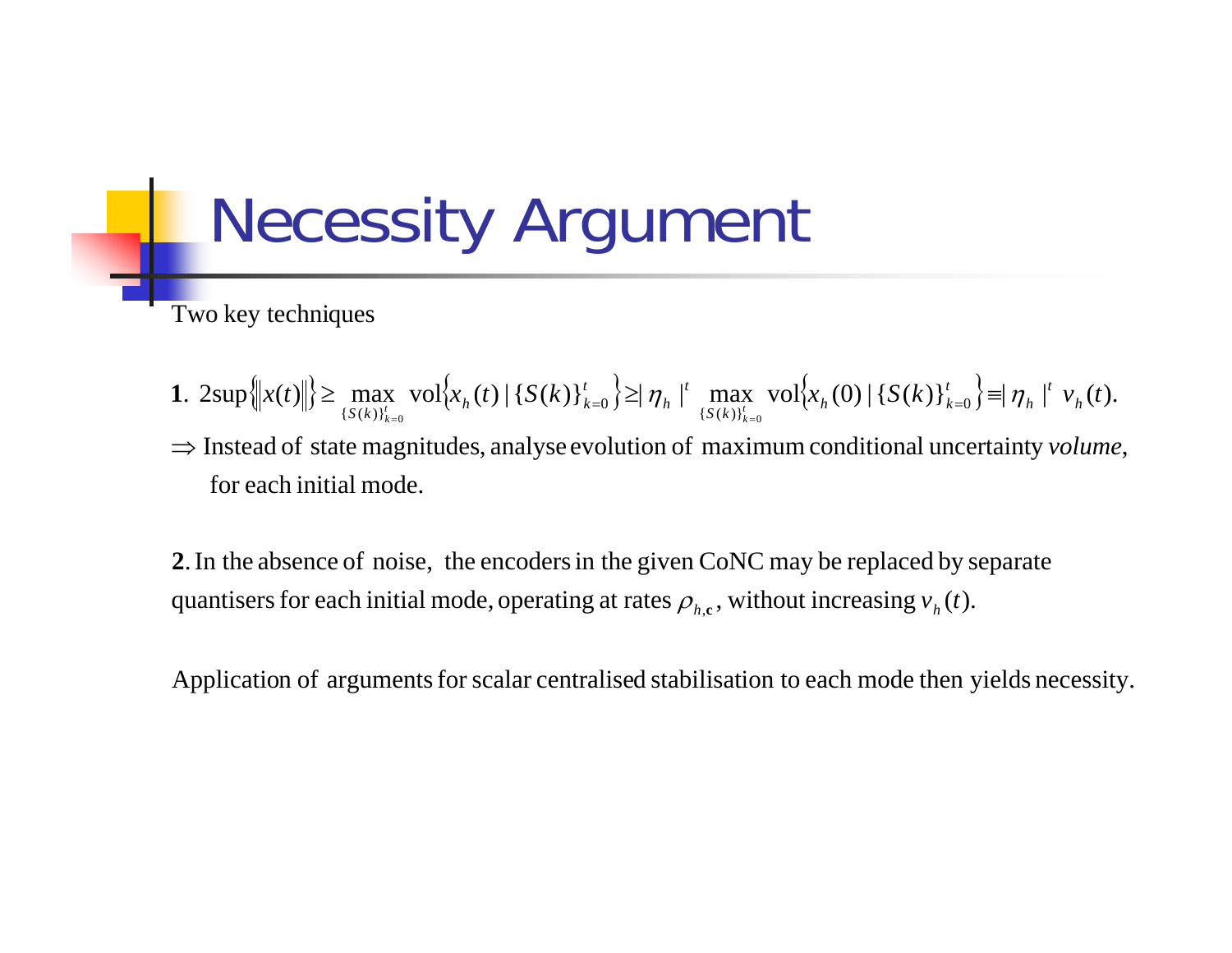### Stabilising Scheme

**i**) Divide time into coding cycles of  $\text{ length } T$ . At each time  $t = lT$ , let  $\chi_l$  be a globally known bound on  $\parallel x(lT)\parallel$  .

the plant by sending outputs to a finite number of pre-specified levels. 2) 1st  $n_1$  instants in each cycle = plant signalling phase. Controllers communicate data bits through

uncertain plant state. These levels are sufficiently far apart to be perfectly recoverable despite bounded measurement noise  $\&$ 

Due to the unstable dynamics, arbitrarily accurate estimates  $\hat{x}_h(lT)$  may be obtained. 3) Next  $n_2$  instants = mode estimation & coding phase. Plant is allowed to evolve in open - loop.

irreducible cycles.  $\frac{d}{dx}$  + 0.5  $\in$  [0,1) is computed & different blocks of bits are transmitted onto the Binary expansion of  $\frac{\hat{x}_h(T)}{2}$  + 0.5  $\in$ *l*χ

apply inputs to stabilise the modes. 4) Stabilisation phase. Controllers reassemble the bit blocks received over each irreducible cycle and